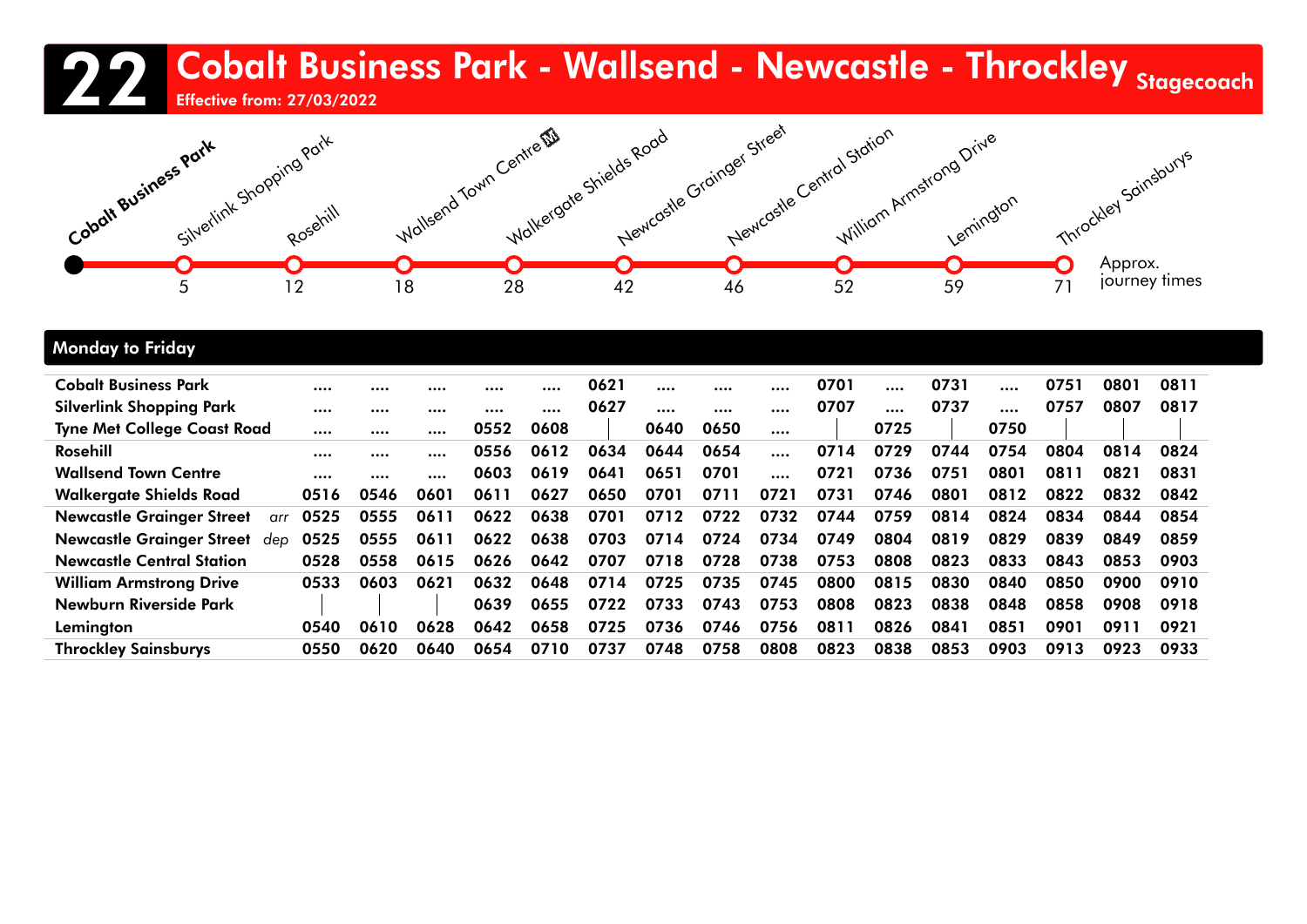### Monday to Friday (continued)

| Notes:                                  |      |      |      |      |             |     |                   |    |       |       |     |       |       |      |      |      |      |      | nSch | Sch  |
|-----------------------------------------|------|------|------|------|-------------|-----|-------------------|----|-------|-------|-----|-------|-------|------|------|------|------|------|------|------|
| <b>Cobalt Business Park</b>             | 0821 | 0831 | 0841 | 0851 |             | 01. | 11                | 21 | 31    | 41    | -51 |       | 1201  | 121  | 1221 | 1231 | 1241 | 1251 | 1301 | 1301 |
| <b>Silverlink Shopping Park</b>         | 0827 | 0837 | 0847 | 0857 |             | 07  | 17                | 27 | 37    | 47    | -57 |       | 1207  | 1217 | 1227 | 1237 | 1247 | 1257 | 1307 | 1307 |
| <b>Tyne Met College Coast Road</b>      |      |      |      |      |             |     |                   |    |       |       |     |       |       |      |      |      |      |      |      |      |
| Rosehill                                | 0834 | 0844 | 0854 | 0904 | <b>Then</b> | 14  | 24                | 34 | 44    | 54 04 |     |       | 1214  | 1224 | 1234 | 1244 | 1254 | 1304 | 1314 | 1314 |
| <b>Wallsend Town Centre</b>             | 0841 | 0851 | 0901 | 0911 | at          |     | 21 31 41 51       |    |       | 01 11 |     |       | 1221  | 1231 | 1241 | 1251 | 1301 | 1311 | 1321 | 1321 |
| <b>Walkergate Shields Road</b>          | 0852 | 0902 | 0912 | 0922 | these       |     | 32 42 52 02 12 22 |    |       |       |     |       | 1232  | 1242 | 1252 | 1302 | 1312 | 1322 | 1332 | 1332 |
| <b>Newcastle Grainger Street</b><br>arr | 0904 | 0914 | 0924 | 0934 | mins.       |     | 44 54 04 14       |    |       | 24 34 |     | until | 1244  | 1254 | 1304 | 1314 | 1324 | 1334 | 1344 | 1344 |
| Newcastle Grainger Street dep           | 0909 | 0919 | 0929 | 0939 | past        | 49  | 59                |    | 09 19 | 29 39 |     |       | 1249  | 1259 | 309  | 1319 | 1329 | 1339 | 1349 | 1354 |
| <b>Newcastle Central Station</b>        | 0913 | 0923 | 0933 | 0943 | the         |     | 53 03 13 23       |    |       | 33 43 |     |       | 1253  | 1303 | 1313 | 1323 | 1333 | 1343 | 1353 | 1358 |
| <b>William Armstrong Drive</b>          | 0920 | 0930 | 0940 | 0950 | hour        | 00  | <b>10</b>         | 20 | 30    | 40 50 |     |       | 1300  | 1310 | 320  | 1330 | 1340 | 1350 | 1400 | 1405 |
| Newburn Riverside Park                  | 0928 | 0938 | 0948 | 0958 |             | 08  | 18                |    | 28 38 | 4858  |     |       | 1308  | 1318 | 1328 | 1338 | 1348 | 1358 | 1408 | 1413 |
| Lemington                               | 0931 | 0941 | 0951 | 1001 |             | 11  | -21               | 31 | -41   | 51 01 |     |       | 1311  | 1321 | 1331 | 1341 | 1351 | 1401 | 1411 | 1416 |
| <b>Throckley Sainsburys</b>             | 0943 | 0953 | 1003 | 1013 |             |     | 23 33             | 43 | -53   | 03 13 |     |       | 1323. | 1333 | 1343 | 1353 | 1403 | 1413 | 1423 | 1428 |

### Monday to Friday (continued)

| Notes:                             | Sch         | nSch |      |      |      |      |      | nSch | Sch  | nSch |      |      |      |      |      |      |
|------------------------------------|-------------|------|------|------|------|------|------|------|------|------|------|------|------|------|------|------|
| Cobalt Business Park               | 1311        | 1311 | 321  | 1331 | 1341 | 351  | 1401 | 1411 | 1416 | 1421 | 1431 | 1441 | 1451 | 1501 | 1513 | 1526 |
| <b>Silverlink Shopping Park</b>    | 1317        | 1317 | 327  | 1337 | 1347 | 357  | 1407 | 1417 | 1422 | 1427 | 1437 | 1447 | 1457 | 1507 | 1519 | 1532 |
| <b>Tyne Met College Coast Road</b> |             |      |      |      |      |      |      |      |      |      |      |      |      |      |      |      |
| Rosehill                           | 1324        | 1324 | 334  | 1344 | 1354 | 1404 | 1414 | 1424 | 1429 | 1434 | 1444 | 1454 | 1504 | 1514 | 1526 | 1539 |
| <b>Wallsend Town Centre</b>        | 1331        | 1331 | 341  | 1351 | 1401 | 1411 | 1421 | 1431 | 1436 | 1441 | 1451 | 1501 | 1511 | 1521 | 1533 | 1546 |
| <b>Walkergate Shields Road</b>     | 1342        | 1342 | 1352 | 1402 | 1412 | 1422 | 1432 | 1442 | 1447 | 1452 | 1502 | 1512 | 1522 | 1532 | 1544 | 1557 |
| <b>Newcastle Grainger Street</b>   | 1344<br>arr | 1354 | 1404 | 1414 | 1424 | 1434 | 1444 | 1454 | 1459 | 1504 | 1514 | 1524 | 1534 | 1544 | 1556 | 1609 |
| Newcastle Grainger Street dep      | $\cdots$    | 1359 | 1409 | 1419 | 1429 | 1439 | 1449 | 1459 | 1504 | 1509 | 1519 | 1529 | 1539 | 1549 | 1604 | 1619 |
| <b>Newcastle Central Station</b>   |             | 1403 | 1413 | 1423 | 1433 | 1443 | 1453 | 1503 | 1508 | 1513 | 1523 | 1533 | 1543 | 1553 | 1608 | 1623 |
| <b>William Armstrong Drive</b>     | $\cdots$    | 1410 | 1420 | 1430 | 1440 | 1450 | 1500 | 1510 | 1515 | 1520 | 1530 | 1540 | 1550 | 1600 | 1615 | 1630 |
| Newburn Riverside Park             |             | 1418 | 1428 | 1438 | 1448 | 1458 | 1508 | 1518 | 1523 | 1528 | 1538 | 1548 | 1558 | 1608 | 1623 | 1638 |
| Lemington                          |             | 1421 | 1431 | 1441 | 1451 | 501  | 1511 | 1521 | 1526 | 1531 | 1541 | 1551 | 1601 | 1611 | 1626 | 1641 |
| <b>Throckley Sainsburys</b>        |             | 1433 | 1443 | 1453 | 1503 | 1513 | 1523 | 1533 | 1538 | 1543 | 1553 | 1603 | 1613 | 1623 | 1638 | 1653 |

nSch Does not operate on School days

Sch Operates on School days only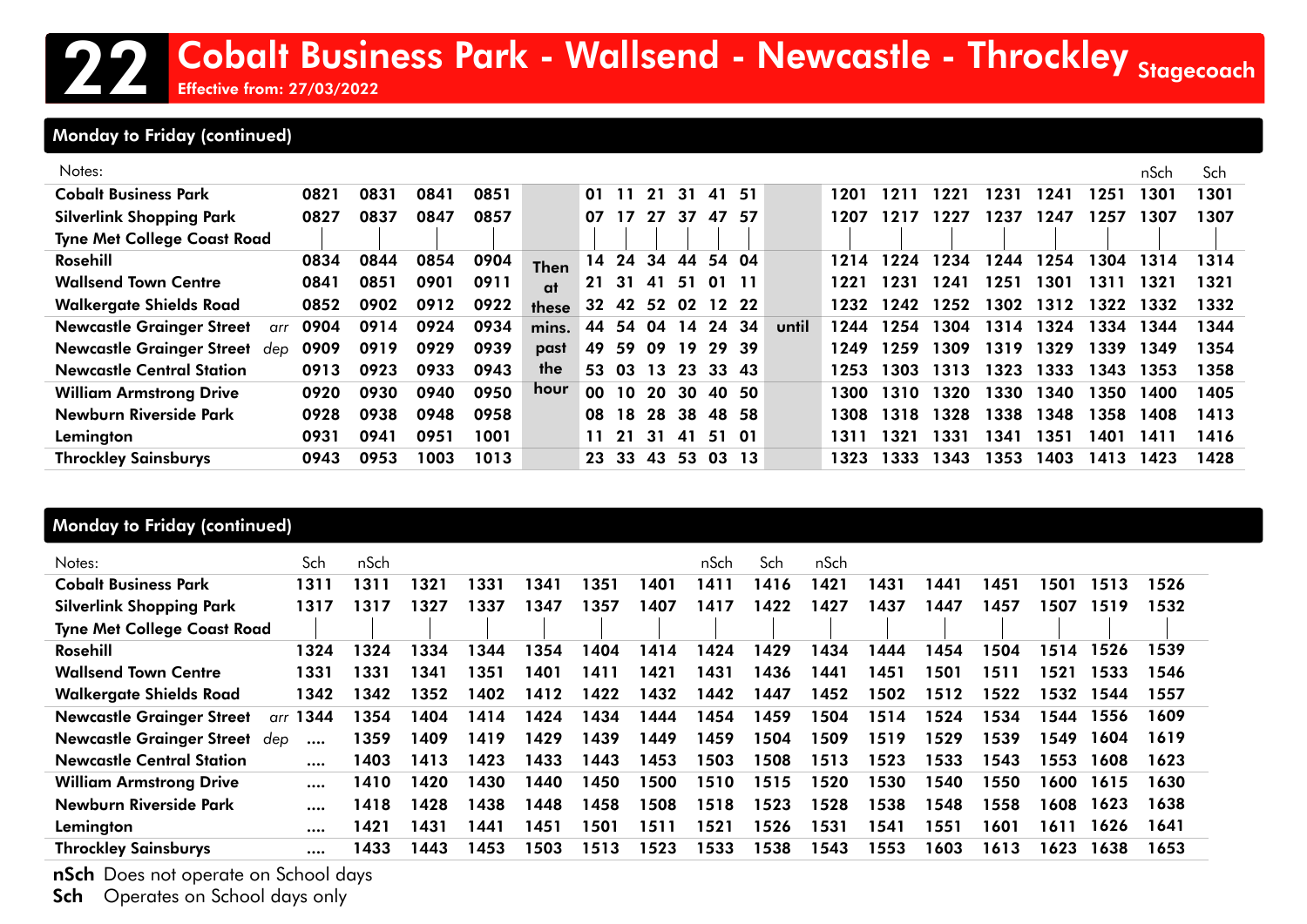### Monday to Friday (continued)

| <b>Cobalt Business Park</b>        | 1541            | 1551 | 606   | 1621 | 1636 | 1651 | 1706 | 1721 | 1736 | 1752 | 1815 | 1835 | 1855 | 1915 | 1940 | 2010 |
|------------------------------------|-----------------|------|-------|------|------|------|------|------|------|------|------|------|------|------|------|------|
| <b>Silverlink Shopping Park</b>    | 1547            | 1557 | 612   | 1627 | 1642 | 1657 | 1712 | 1727 | 1742 | 1758 | 1820 | 1840 | 1900 | 1920 | 1945 | 2015 |
| <b>Tyne Met College Coast Road</b> |                 |      |       |      |      |      |      |      |      |      |      |      |      |      |      |      |
| Rosehill                           | 1554            | 1604 | 1619  | 1634 | 1649 | 1704 | 1719 | 1734 | 1749 | 1805 | 1826 | 1846 | 1906 | 1926 | 1950 | 2020 |
| <b>Wallsend Town Centre</b>        | 1601            | 1611 | 626 ا | 1641 | 1656 | 1711 | 1726 | 1741 | 1756 | 1812 | 1832 | 1852 | 1912 | 1932 | 1956 | 2026 |
| Walkergate Shields Road            | 1612            | 1622 | 1637  | 1652 | 1707 | 1722 | 1737 | 1752 | 1807 | 1823 | 1841 | 1901 | 1921 | 1941 | 2004 | 2034 |
| <b>Newcastle Grainger Street</b>   | arr <b>1624</b> | 1634 | 1649  | 1704 | 1719 | 1734 | 1749 | 1804 | 1819 | 1835 | 1852 | 1912 | 1932 | 1952 | 2014 | 2044 |
| <b>Newcastle Grainger Street</b>   | dep <b>1634</b> | 1644 | 1704  | 1714 | 1734 | 1744 | 1804 | 1814 | 1822 | 1837 | 1852 | 1912 | 1932 | 1952 | 2014 | 2044 |
| <b>Newcastle Central Station</b>   | 1638            | 1648 | 1708  | 1718 | 1738 | 1748 | 1808 | 1818 | 1826 | 1841 | 1856 | 1916 | 1936 | 1956 | 2017 | 2047 |
| <b>William Armstrong Drive</b>     | 1645            | 1655 | 1715  | 1725 | 1745 | 1755 | 1815 | 1825 | 1833 | 1847 | 1902 | 1922 | 1942 | 2002 | 2022 | 2052 |
| Newburn Riverside Park             | 1653            | 1703 | 1723  | 1733 | 1753 | 1803 | 1823 | 1833 | 1840 |      |      |      |      |      |      |      |
| Lemington                          | 1656            | 1706 | 1726  | 1736 | 1756 | 1806 | 1826 | 1836 | 1843 | 1854 | 1909 | 1929 | 1949 | 2009 | 2029 | 2059 |
| <b>Throckley Sainsburys</b>        | 1708            | 1718 | 1738  | 1748 | 1808 | 1818 | 1838 | 1848 | 1854 | 1905 | 1920 | 1940 | 2000 | 2020 | 2040 | 2110 |

### Monday to Friday (continued)

| <b>Cobalt Business Park</b>        |            | 2110 |      | 2210 |      |      |
|------------------------------------|------------|------|------|------|------|------|
| <b>Silverlink Shopping Park</b>    | 2045       | 2115 | 2145 | 2215 | 2237 | 2307 |
| <b>Tyne Met College Coast Road</b> |            |      |      |      |      |      |
| Rosehill                           | 2050       | 2120 | 2150 | 2220 | 2242 | 2312 |
| <b>Wallsend Town Centre</b>        | 2056       | 2126 | 2156 | 2226 | 2248 | 2318 |
| <b>Walkergate Shields Road</b>     | 2104       | 2134 | 2204 | 2234 | 2255 | 2325 |
| <b>Newcastle Grainger Street</b>   | arr 2114   | 2144 | 2214 | 2244 | 2305 |      |
| <b>Newcastle Grainger Street</b>   | dep $2114$ | 2144 | 2214 | 2244 | 2305 |      |
| <b>Newcastle Central Station</b>   | 2117       | 2147 | 2217 | 2247 | 2308 |      |
| <b>William Armstrong Drive</b>     | 2122       | 2152 | 2222 | 2252 | 2313 |      |
| Newburn Riverside Park             |            |      |      |      |      |      |
| Lemington                          | 2129       | 2159 | 2229 | 2259 | 2320 |      |
| <b>Throckley Sainsburys</b>        | 2140       | 2210 | 2240 | 2310 | 2331 |      |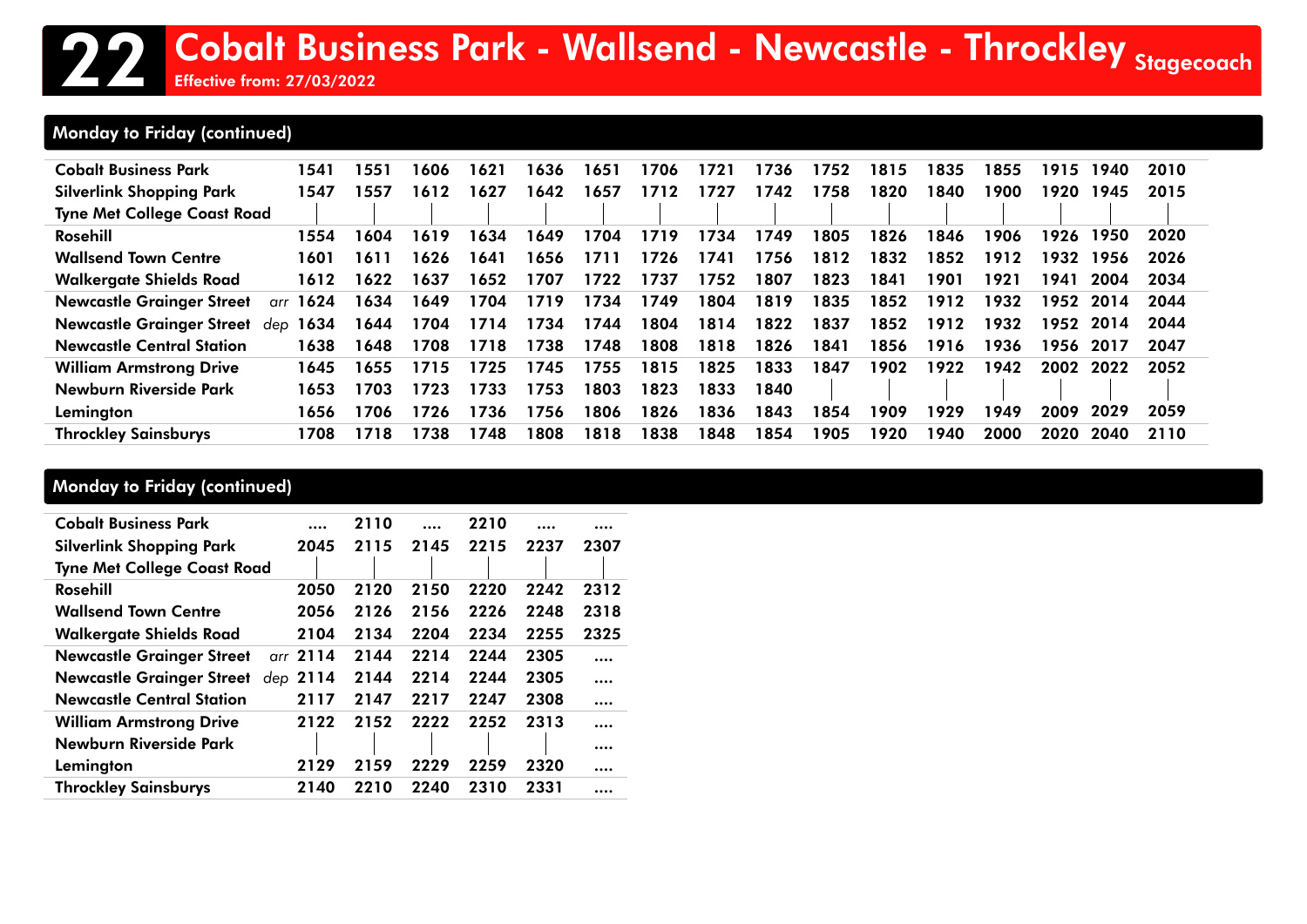### **Saturday**

| Cobalt Business Park               |      |      |      | 0618 | 0648 | 0718 |      | 0758 |      | 0830 | $\cdots$ | $\cdots$ | 0901 | $\cdots$ |      | 0931 |
|------------------------------------|------|------|------|------|------|------|------|------|------|------|----------|----------|------|----------|------|------|
| Silverlink Shopping Park           |      |      |      | 0624 | 0654 | 0724 |      | 0804 |      | 0836 | $\cdots$ |          | 0907 |          |      | 0937 |
| <b>Tyne Met College Coast Road</b> |      |      | 0556 |      |      |      | 0747 |      | 0822 |      | 0852     | 0902     |      | 0920     | 0930 |      |
| Rosehill                           |      |      | 0559 | 0629 | 0659 | 0731 | 0751 | 0811 | 0826 | 0843 | 0856     | 0906     | 0914 | 0924     | 0934 | 0944 |
| <b>Wallsend Town Centre</b>        |      |      | 0605 | 0635 | 0705 | 0738 | 0758 | 0818 | 0833 | 0850 | 0903     | 0913     | 0921 | 0931     | 0941 | 0951 |
| <b>Walkergate Shields Road</b>     | 0516 | 0546 | 0614 | 0644 | 0714 | 0748 | 0809 | 0829 | 0844 | 0901 | 0914     | 0924     | 0932 | 0942     | 0952 | 1002 |
| Newcastle Grainger Street<br>arr   | 0525 | 0555 | 0623 | 0653 | 0723 | 0757 | 0821 | 0841 | 0856 | 0913 | 0926     | 0936     | 0944 | 0954     | 1004 | 1014 |
| Newcastle Grainaer Street<br>dep   | 0525 | 0555 | 0623 | 0653 | 0723 | 0759 | 0821 | 0841 | 0856 | 0916 | 0929     | 0939     | 0949 | 0959     | 1009 | 1019 |
| <b>Newcastle Central Station</b>   | 0528 | 0558 | 0626 | 0656 | 0726 | 0803 | 0825 | 0845 | 0900 | 0920 | 0933     | 0943     | 0953 | 1003     | 1013 | 1023 |
| <b>William Armstrong Drive</b>     | 0533 | 0603 | 0631 | 0701 | 0731 | 0810 | 0832 | 0852 | 0907 | 0927 | 0940     | 0950     | 1000 | 1010     | 1020 | 1030 |
| Lemington                          | 0540 | 0610 | 0638 | 0708 | 0738 | 0817 | 0840 | 0900 | 0915 | 0935 | 0948     | 0958     | 1008 | 1018     | 1028 | 1038 |
| <b>Throckley Sainsburys</b>        | 0550 | 0620 | 0648 | 0718 | 0748 | 0829 | 0852 | 0912 | 0927 | 0947 | 1000     | 1010     | 1020 | 1030     | 1040 | 1050 |

| Cobalt Business Park                    |      | 0951 |      | 1011 |      | 1031 | $\cdots$ | 1051 | 1101 | 1111 | 1121 | 1131 | 141   | 1151 | 1201 | 1211 |
|-----------------------------------------|------|------|------|------|------|------|----------|------|------|------|------|------|-------|------|------|------|
| <b>Silverlink Shopping Park</b>         |      | 0957 |      | 1017 |      | 1037 |          | 1057 | 1107 |      | 1127 | 1137 | 147   | 1157 | 1207 | 1217 |
| <b>Tyne Met College Coast Road</b>      | 0950 |      | 1010 |      | 1030 |      | 1050     |      |      |      |      |      |       |      |      |      |
| Rosehill                                | 0954 | 1004 | 1014 | 1024 | 1034 | 1044 | 1054     | 1104 | 1114 | 1124 | 1134 | 1144 | l 154 | 1204 | 1214 | 1224 |
| <b>Wallsend Town Centre</b>             | 1001 | 1011 | 1021 | 1031 | 1041 | 1051 | 1101     | 111  | 1121 | 1131 | 1141 | 1151 | 1201  | 1211 | 1221 | 1231 |
| <b>Walkergate Shields Road</b>          | 1012 | 1022 | 1032 | 1042 | 1052 | 1102 | 1112     | 1122 | 1132 | 1142 | 1152 | 1202 | 1212  | 1222 | 1232 | 1242 |
| <b>Newcastle Grainger Street</b><br>arr | 1024 | 1034 | 1044 | 1054 | 1104 | 1114 | 1124     | 1134 | 1144 | 1154 | 1204 | 1214 | 1224  | 1234 | 1244 | 1254 |
| <b>Newcastle Grainger Street</b><br>dep | 1029 | 1039 | 1049 | 1059 | 1109 | 1119 | 1129     | 1139 | 1149 | 1159 | 1209 | 1219 | 1229  | 1239 | 1249 | 1259 |
| <b>Newcastle Central Station</b>        | 1033 | 1043 | 1053 | 1103 | 1113 | 1123 | 1133     | 1143 | 1153 | 1203 | 1213 | 1223 | 1233  | 1243 | 1253 | 1303 |
| <b>William Armstrong Drive</b>          | 1040 | 1050 | 1100 | 1110 | 1120 | 1130 | 1140     | 1150 | 1200 | 1210 | 1220 | 1230 | 1240  | 1250 | 1300 | 1310 |
| Lemington                               | 1048 | 1058 | 1108 | 1118 | 1128 | 1138 | 1148     | 1158 | 1208 | 1218 | 1228 | 1238 | 1248  | 1258 | 1308 | 1318 |
| <b>Throckley Sainsburys</b>             | 1100 | 1110 | 1120 | 1130 | 140  | 1150 | 1200     | 1210 | 1220 | 1230 | 1240 | 1250 | 1300  | 1310 | 1320 | 1330 |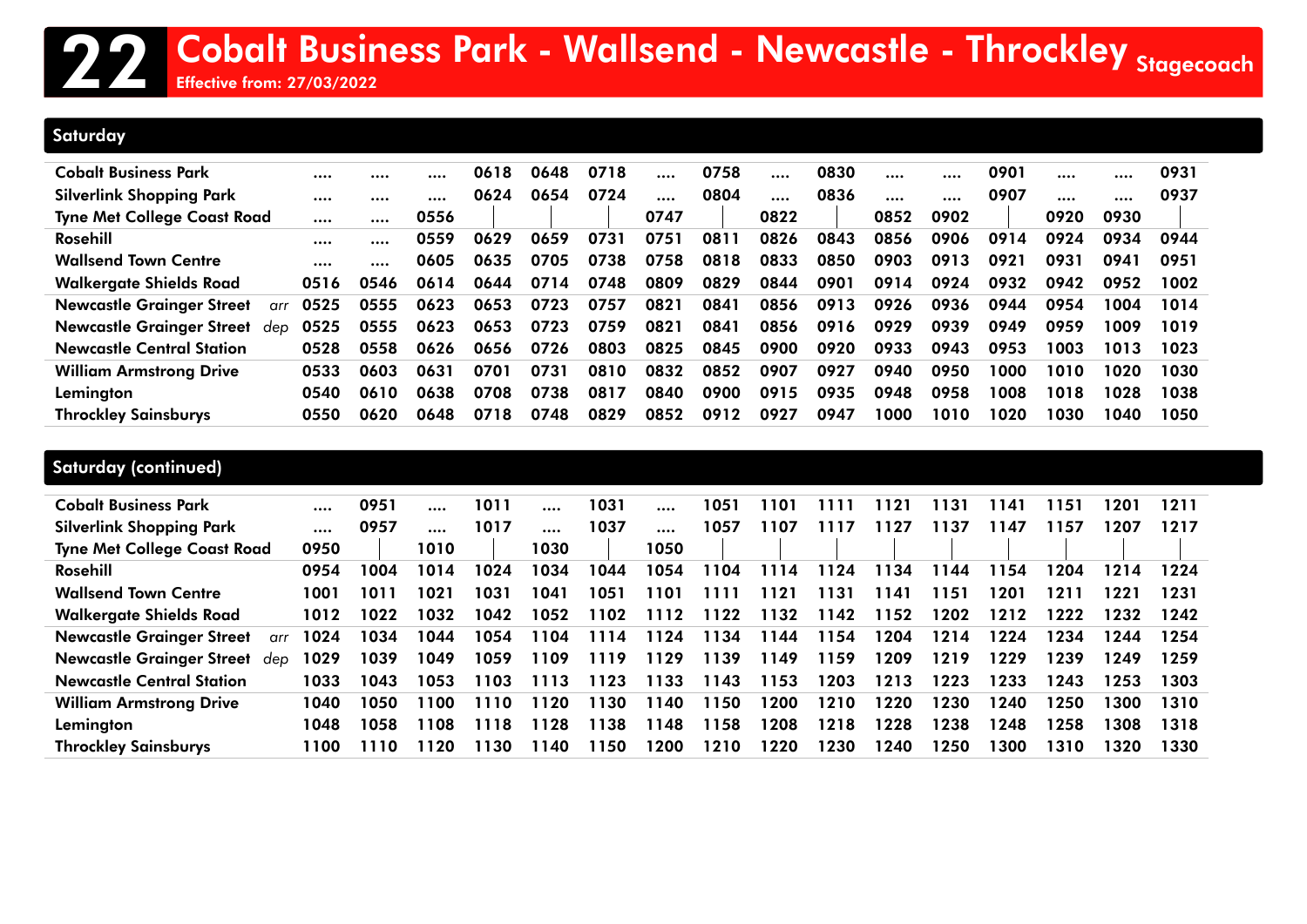Effective from: 27/03/2022

### Saturday (continued)

| <b>Cobalt Business Park</b><br><b>Silverlink Shopping Park</b><br><b>Tyne Met College Coast Road</b> | 1221<br>1227 | 1231<br>1237 | 1241<br>1247 | 1251<br>1257 |             | 01<br>07        |           | 21<br>27 | 31<br>37       | 41<br>47 | - 51<br>57 |       | 1601<br>1607 | 1611<br>1617 | 1621<br>1627 | 1631<br>1637 | 1641<br>1647 | 1651<br>1657 | 1706<br>1712 |
|------------------------------------------------------------------------------------------------------|--------------|--------------|--------------|--------------|-------------|-----------------|-----------|----------|----------------|----------|------------|-------|--------------|--------------|--------------|--------------|--------------|--------------|--------------|
| Rosehill                                                                                             | 1234         | 1244         | 1254         | 1304         | <b>Then</b> | $\overline{14}$ | 24        | 34       | 44             | 54 04    |            |       | 1614         | 1624         | 1634         | 1644         | 1654         | 1704         | 1719         |
| <b>Wallsend Town Centre</b>                                                                          | 1241         | 1251         | 1301         | 1311         | at          | 21              | -31       | 41       | 51             | O 1      |            |       | 1621         | 1631         | 1641         | 1651         | 1701         |              | 1726         |
| <b>Walkergate Shields Road</b>                                                                       | 1252         | 1302         | 1312         | 1322         | these       | 32              | 42        | 52       | 02             | 12 22    |            |       | 1632         | 1642         | 1652         | 1702         | 1712         | 1722         | 1737         |
| <b>Newcastle Grainger Street</b><br>arr                                                              | 304          | 1314         | 1324         | 1334         | mins.       | 44              |           |          | 54 04 14 24 34 |          |            | until | 1644         | 1654         | 1704         | 1714         | 1724         | 1734         | 1749         |
| <b>Newcastle Grainger Street</b><br>dep                                                              | 309          | 1319         | 1329         | 1339         | past<br>the | 49              | 59.       | -09      | 19             | 29 39    |            |       | 1649         | 1659         | 1709         | 1719         | 1729         | 1739         | 1754         |
| <b>Newcastle Central Station</b>                                                                     | 1313         | 1323         | 1333         | 1343         | hour        | 53.             |           |          | 03 13 23 33 43 |          |            |       | 1653         | 1703         | 1713         | 1723         | 1733         | 1743         | 1758         |
| <b>William Armstrong Drive</b>                                                                       | 1320         | 1330         | 1340         | 1350         |             | 00              | 10        | 20       | 30             | 40 50    |            |       | 1700         | 1710         | 1720         | 1730         | 1740         | 1750         | 1805         |
| Lemington                                                                                            | 328          | 1338         | 1348         | 1358         |             | 08              | 18        | 28       | 38             | 48 58    |            |       | 1708         | 1718         | 1728         | 1738         | 1748         | 1758         | 1813         |
| <b>Throckley Sainsburys</b>                                                                          | 340          | 1350         | 1400         | 1410         |             | 20.             | <b>30</b> | 40       | 50             | OO.      | <b>10</b>  |       | 1720         | 1730         | 1740         | 1750         | 1800         | 1810         | 1825         |

| <b>Cobalt Business Park</b><br><b>Silverlink Shopping Park</b><br><b>Tyne Met College Coast Road</b> | 1721<br>1727 | 1736<br>1742 | 1752<br>1758 | 1815<br>1820 | 1835<br>1840 | 1855<br>1900 | 1915<br>1920 | 1940.<br>1945 | 2010<br>2015 | 2045 | 2115 | 2145 | <br>2215 | <br>2237 | <br>2307 |
|------------------------------------------------------------------------------------------------------|--------------|--------------|--------------|--------------|--------------|--------------|--------------|---------------|--------------|------|------|------|----------|----------|----------|
| Rosehill                                                                                             | 1734         | 1749         | 1805         | 1826         | 1846         | 1906         | 1926         | 1950          | 2020         | 2050 | 2120 | 2150 | 2220     | 2242     | 2312     |
| <b>Wallsend Town Centre</b>                                                                          | 1741         | 1756         | 1812         | 1832         | 1852         | 1912         | 1932         | 1956          | 2026         | 2056 | 2126 | 2156 | 2226     | 2248     | 2318     |
| <b>Walkergate Shields Road</b>                                                                       | 1752         | 1807         | 1823         | 1841         | 1901         | 1921         | 1941         | 2004          | 2034         | 2104 | 2134 | 2204 | 2234     | 2255     | 2325     |
| <b>Newcastle Grainger Street</b><br>arr                                                              | 1804         | 1819         | 1835         | 1852         | 1912         | 1932         | 1952         | 2014          | 2044         | 2114 | 2144 | 2214 | 2244     | 2305     |          |
| <b>Newcastle Grainger Street</b><br>dep                                                              | 1809         | 1822         | 1837         | 1852         | 1912         | 1932         | 1952         | 2014          | 2044         | 2114 | 2144 | 2214 | 2244     | 2305     |          |
| <b>Newcastle Central Station</b>                                                                     | 1813         | 1826         | 1841         | 1856         | 1916         | 1936         | 1956         | 2017          | 2047         | 2117 | 2147 | 2217 | 2247     | 2308     |          |
| <b>William Armstrong Drive</b>                                                                       | 1820         | 1833         | 1847         | 1902         | 1922         | 1942         | 2002         | 2022          | 2052         | 2122 | 2152 | 2222 | 2252     | 2313     |          |
| Lemington                                                                                            | 1828         | 1841         | 1854         | 1909         | 1929         | 1949         | 2009         | 2029          | 2059         | 2129 | 2159 | 2229 | 2259     | 2320     |          |
| <b>Throckley Sainsburys</b>                                                                          | 1840         | 1852         | 1905         | 1920         | 1940         | 2000         | 2020         | 2040          | 2110         | 2140 | 2210 | 2240 | 2310     | 2331     |          |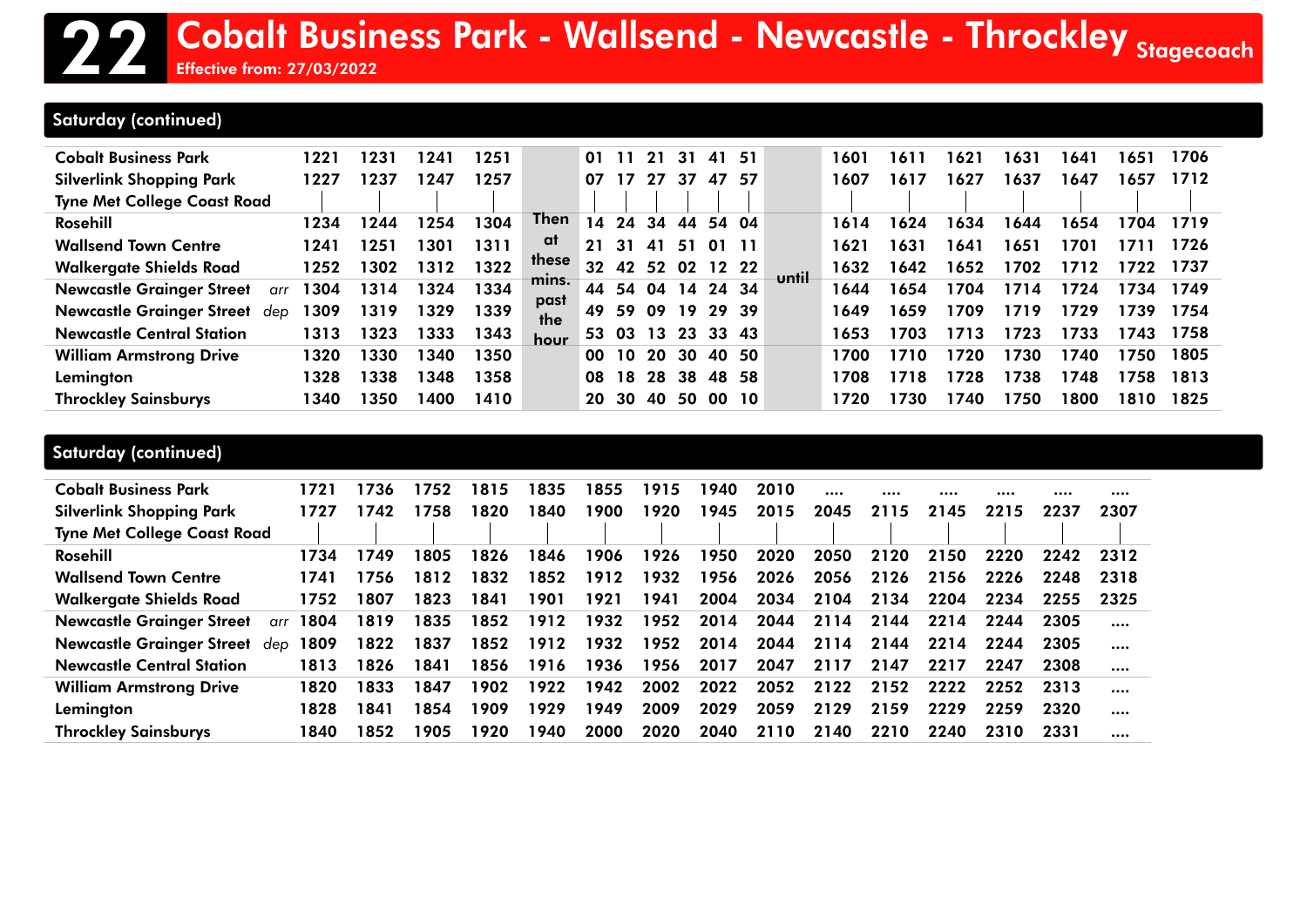#### Sunday

| <b>Cobalt Business Park</b>        |      |      |      |      |      |      |      |      | 0957 | 1027 |      | 1122 | 1152 |             |       | 22 52       |       | 1522 |
|------------------------------------|------|------|------|------|------|------|------|------|------|------|------|------|------|-------------|-------|-------------|-------|------|
| <b>Silverlink Shopping Park</b>    |      |      | 0705 | 0735 | 0805 | 0835 | 0905 | 0931 | 1001 | 1031 |      | 1128 | 1158 |             | 28    | 58          |       | 1528 |
| <b>Tyne Met College Coast Road</b> |      | 0637 |      |      |      |      |      |      |      |      | 1103 |      |      | <b>Then</b> |       |             |       |      |
| Rosehill                           |      | 0640 | 0710 | 0740 | 0810 | 0840 | 0910 | 0936 | 1006 | 1036 | 106  | 1135 | 1205 | at          |       | 35 05       |       | 1535 |
| <b>Wallsend Town Centre</b>        |      | 0646 | 0716 | 0746 | 0816 | 0846 | 0916 | 0942 | 1012 | 1042 | 112  | 1141 | 1211 | these       | 41 11 |             |       | 1541 |
| <b>Walkergate Shields Road</b>     | 0624 | 0654 | 0724 | 0754 | 0824 | 0854 | 0924 | 0950 | 1020 | 1050 | 120  | 1150 | 1220 | mins.       | 50    | <b>20</b> l | until | 1550 |
| <b>Newcastle Grainger Street</b>   | 0633 | 0703 | 0733 | 0803 | 0833 | 0903 | 0933 | 1001 | 1031 | 1101 | 131  | 1201 | 1231 | past        | 01 31 |             |       | 1601 |
| <b>Newcastle Central Station</b>   | 0636 | 0706 | 0736 | 0806 | 0836 | 0906 | 0936 | 1005 | 1035 | 1105 | 135  | 1205 | 1235 | the         | 05 35 |             |       | 1605 |
| <b>William Armstrong Drive</b>     | 0641 | 0711 | 0741 | 0811 | 0841 | 0911 | 0941 | 1011 | 1041 | 1111 | 141  | 1211 | 1241 | hour        |       | 11 41       |       | 1611 |
| Lemington                          | 0648 | 0718 | 0748 | 0818 | 0848 | 0918 | 0948 | 1018 | 1048 | 1118 | 148  | 1218 | 1248 |             |       | 18 48       |       | 1618 |
| <b>Throckley Sainsburys</b>        | 0658 | 0728 | 0758 | 0828 | 0858 | 0930 | 1000 | 1030 | 1100 | 1130 | 200  | 1230 | 1300 |             |       | 30 00       |       | 1630 |

| Sunday (continued)                                                    |      |      |      |      |      |      |      |      |      |      |      |      |      |          |          |
|-----------------------------------------------------------------------|------|------|------|------|------|------|------|------|------|------|------|------|------|----------|----------|
| <b>Cobalt Business Park</b>                                           | 1552 | 1627 | 1711 | 1741 | 1811 |      |      |      |      |      |      |      |      | $\cdots$ |          |
| <b>Silverlink Shopping Park</b><br><b>Tyne Met College Coast Road</b> | 1558 | 1633 | 1715 | 1745 | 1815 | 1845 | 1915 | 1945 | 2015 | 2045 | 2115 | 2145 | 2215 | 2237     | 2307     |
| Rosehill                                                              | 1605 | 1640 | 1720 | 1750 | 1820 | 1850 | 1920 | 1950 | 2020 | 2050 | 2120 | 2150 | 2220 | 2242     | 2312     |
| <b>Wallsend Town Centre</b>                                           | 1611 | 1646 | 1726 | 1756 | 1826 | 1856 | 1926 | 1956 | 2026 | 2056 | 2126 | 2156 | 2226 | 2248     | 2318     |
| <b>Walkergate Shields Road</b>                                        | 1620 | 1655 | 1734 | 1804 | 1834 | 1904 | 1934 | 2004 | 2034 | 2104 | 2134 | 2204 | 2234 | 2255     | 2325     |
| <b>Newcastle Grainger Street</b>                                      | 1631 | 1706 | 1744 | 1814 | 1844 | 1914 | 1944 | 2014 | 2044 | 2114 | 2144 | 2214 | 2244 | 2305     |          |
| <b>Newcastle Central Station</b>                                      | 1635 | 1710 | 1747 | 1817 | 1847 | 1917 | 1947 | 2017 | 2047 | 2117 | 2147 | 2217 | 2247 | 2308     |          |
| <b>William Armstrong Drive</b>                                        | 1641 | 1716 | 1752 | 1822 | 1852 | 1922 | 1952 | 2022 | 2052 | 2122 | 2152 | 2222 | 2252 | 2313     | $\cdots$ |
| Lemington                                                             | 1648 | 1723 | 1759 | 1829 | 1859 | 1929 | 1959 | 2029 | 2059 | 2129 | 2159 | 2229 | 2259 | 2320     |          |
| <b>Throckley Sainsburys</b>                                           | 1700 | 1735 | 1810 | 1840 | 1910 | 1940 | 2010 | 2040 | 2110 | 2140 | 2210 | 2240 | 2310 | 2331     |          |

Via: Silverlink N, Quick Silver Way, Silver Fox Way, Cobalt Bus Link, Atmel Way Link, The Silverlink, Coast Road, Churchill Street, Tynemouth Road, Lodge Terrace, High Street East, High Street West, Shields Road, Stotts Road, Fossway, Valentia Avenue, Shields Road, Fossway, Shields Road, New Bridge Street, Market Street, Grainger Street, Neville Street, Scotswood Road, William Armstrong Drive, Scotswood Road, Northumberland Road, Lemington Road, High Street, Newburn Road, Hallow Drive, Leazes Parkway, Coach Road, Hexham Road, Newburn Road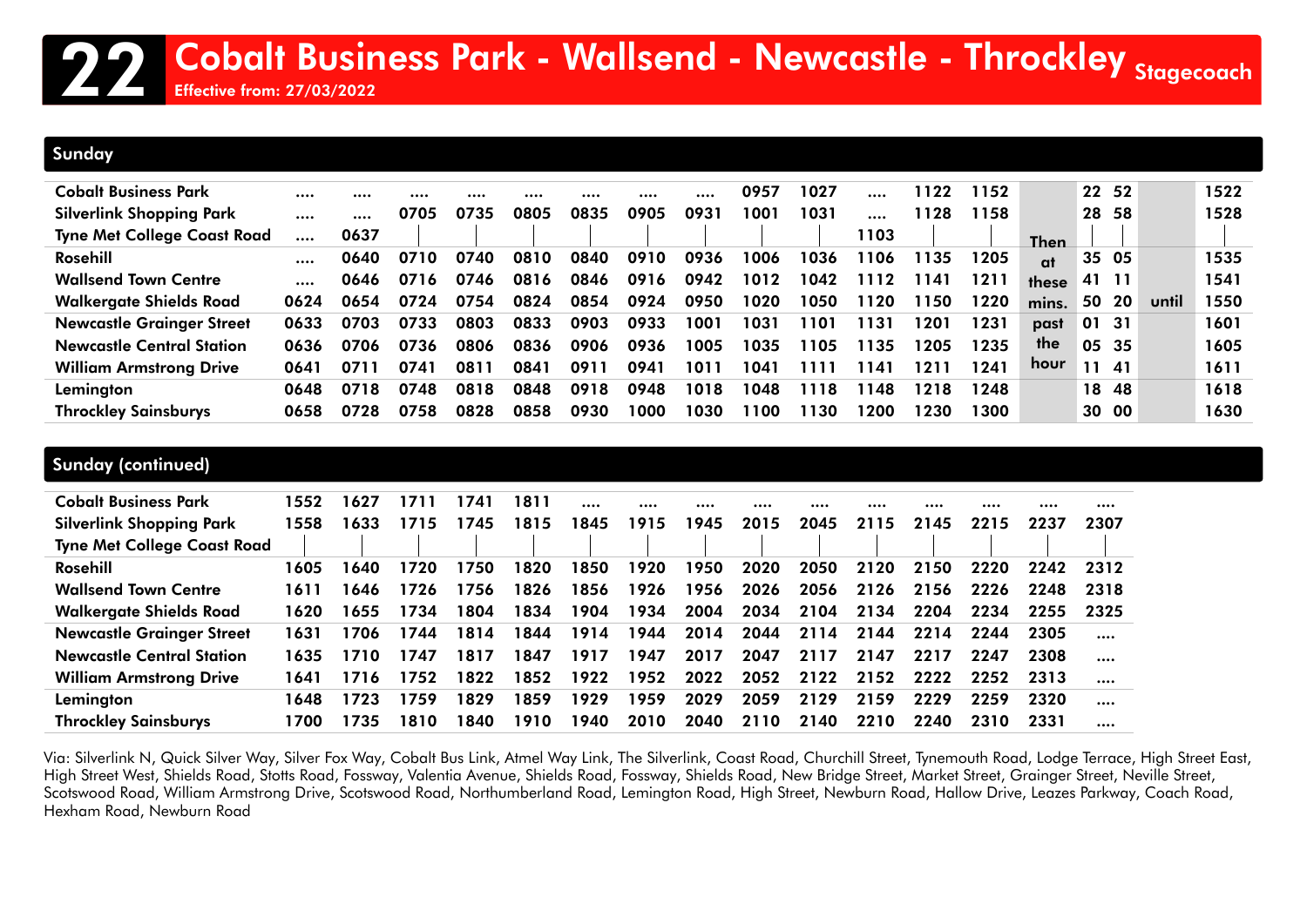### 22 Throckley - Newcastle - Wallsend - Cobalt Business Park <sub>Stagecoach</sub><br>22 Throckley - Newcastle - Wallsend - Cobalt Business Park <sub>Stagecoach</sub> Effective from: 27/03/2022



### Monday to Friday

| <b>Throckley Sainsburys</b><br>0656<br>0708<br>0728<br>0755<br>0522<br>0623<br>0643<br>0718<br>0743<br>0805<br>0815<br>0830<br>0553<br>0845<br>0900<br>Lemington<br>0652<br>0804<br>0530<br>0632<br>0705<br>0717<br>0727<br>0737<br>0752<br>0814<br>0824<br>0839<br>0909<br>0602<br>0854<br>Newburn Riverside Park<br>0730<br>0740<br>0708<br>0720<br>0755<br>0807<br>0817<br>0827<br>0842<br>0912<br>0857 |  |
|------------------------------------------------------------------------------------------------------------------------------------------------------------------------------------------------------------------------------------------------------------------------------------------------------------------------------------------------------------------------------------------------------------|--|
|                                                                                                                                                                                                                                                                                                                                                                                                            |  |
|                                                                                                                                                                                                                                                                                                                                                                                                            |  |
|                                                                                                                                                                                                                                                                                                                                                                                                            |  |
| 0715<br>0749<br>0659<br>0729<br>0739<br>0804<br>0816<br>0826<br>0836<br>0851<br><b>William Armstrong Drive</b><br>0536<br>0639<br>0921<br>0609<br>0906                                                                                                                                                                                                                                                     |  |
| <b>Newcastle Grainger Street</b><br>0801<br>0816<br>0838<br>0541<br>0615<br>0705<br>0721<br>0738<br>0751<br>0828<br>0848<br>0858<br>0645<br>0908<br>0928<br>0918                                                                                                                                                                                                                                           |  |
| 0544<br>0756<br>0806<br>0821<br><b>Newcastle Market Street</b><br>0619<br>0649<br>0709<br>0725<br>0742<br>0833<br>0843<br>0853<br>0903<br>0913<br>0933<br>0923<br>$\alpha$ rr                                                                                                                                                                                                                              |  |
| 0758<br>0808<br>0649<br>0710<br>0728<br>0743<br>0823<br>0835<br>0845<br>0544<br>0619<br>0855<br>0905<br>0935<br>0915<br>Newcastle Market Street<br>0925<br>dep                                                                                                                                                                                                                                             |  |
| 0721<br>0741<br>0756<br>0811<br>0821<br>0836<br>0848<br>0858<br>0908<br><b>Walkergate Depot</b><br>0552<br>0918<br>0948<br>0627<br>0657<br>0928<br>0938                                                                                                                                                                                                                                                    |  |
| <b>Wallsend Town Centre</b><br>0820<br>0830<br>0636<br>0730<br>0750<br>0805<br>0845<br>0857<br>0907<br>0917<br>0927<br>0601<br>0706<br>0937<br>0957<br>0947                                                                                                                                                                                                                                                |  |
| Rosehill<br>0737<br>0757<br>0812<br>0827<br>0837<br>0852<br>0904<br>0914<br>0608<br>0713<br>0924<br>0934<br>0944<br>1004<br>0643<br>0954                                                                                                                                                                                                                                                                   |  |
| <b>Coast Road Gibson Street</b>                                                                                                                                                                                                                                                                                                                                                                            |  |
| <b>Silverlink Shopping Park</b><br>0719<br>0743<br>0803<br>0818<br>0833<br>0920<br>0843<br>0858<br>0910<br>0930<br>0940<br>0950<br>1010<br>0614<br>1000<br>0649                                                                                                                                                                                                                                            |  |
| <b>Cobalt Business Park</b><br>0836<br>0746<br>0821<br>0901<br>0913<br>0923<br>0933<br>0617<br>0722<br>0806<br>0846<br>0943<br>0953<br>1013<br>0652<br>1003                                                                                                                                                                                                                                                |  |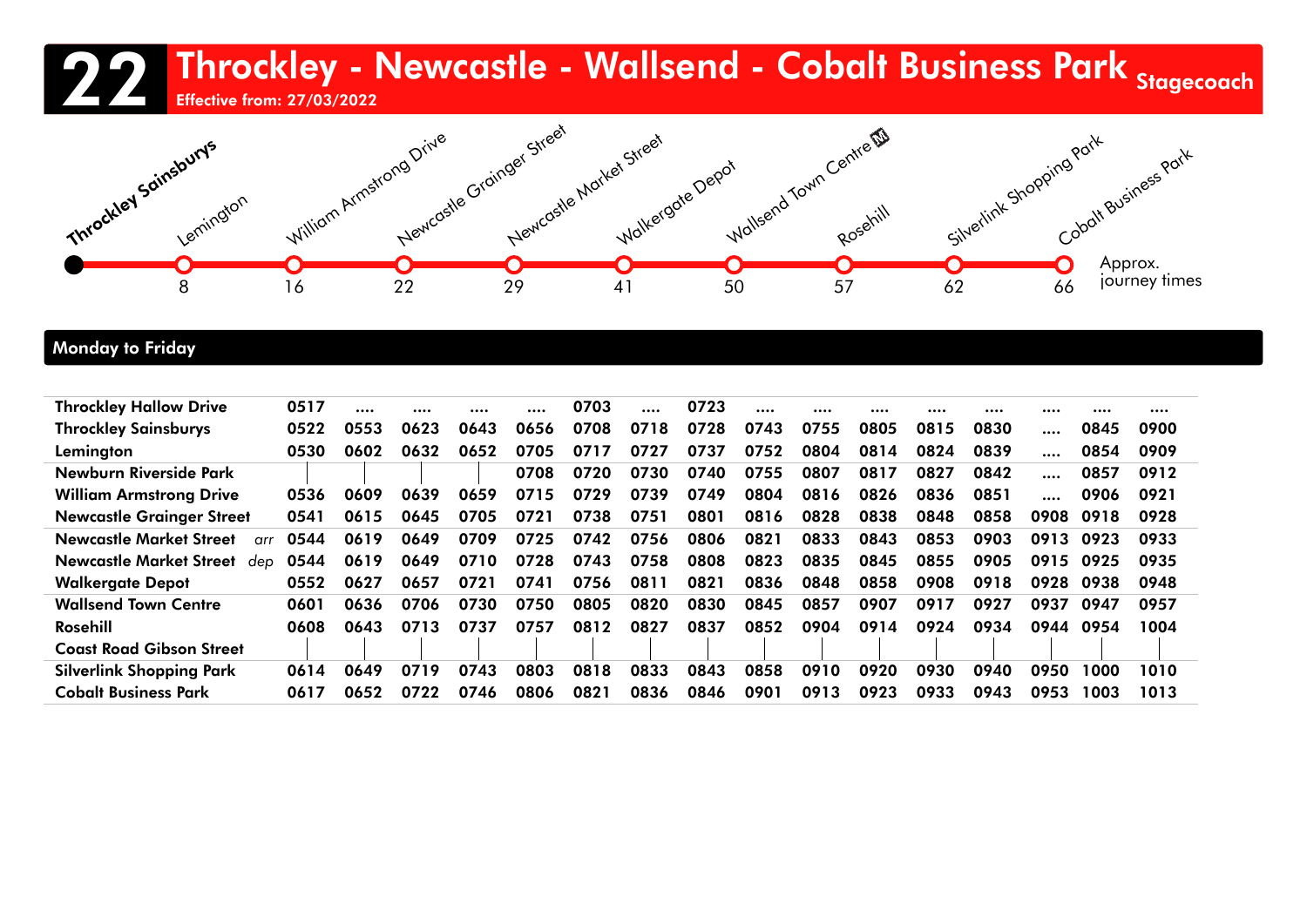## 22 Throckley - Newcastle - Wallsend - Cobalt Business Park <sub>Stagecoach</sub><br>22 Throckley - Newcastle - Wallsend - Cobalt Business Park <sub>Stagecoach</sub>

Effective from: 27/03/2022

### Monday to Friday (continued)

| <b>Throckley Hallow Drive</b>         |      |      |      |      |      |              |     |     |    |     |       |       |       |      |      |      |      |      |      |
|---------------------------------------|------|------|------|------|------|--------------|-----|-----|----|-----|-------|-------|-------|------|------|------|------|------|------|
| <b>Throckley Sainsburys</b>           | 0910 | 0920 | 0930 | 0940 | 0950 |              | 00  | 10  | 20 | 30  | 40    | -50   |       | 1300 | 1310 | 1320 | 1330 | 1340 | 1350 |
| Lemington                             | 0919 | 0929 | 0939 | 0949 | 0959 |              | 09  | 19  | 29 | 39  | 49.   | -59   |       | 1309 | 1319 | 1329 | 1339 | 1349 | 1359 |
| Newburn Riverside Park                | 0922 | 0932 | 0942 | 0952 | 1002 |              | 12  | 22  | 32 | 42  | 52 02 |       |       | 1312 | 1322 | 1332 | 1342 | 1352 | 1402 |
| <b>William Armstrong Drive</b>        | 0931 | 0941 | 0951 | 1001 | 1011 | <b>Then</b>  | 21  | 31  | 41 | 51  | 01    |       |       | 1321 | 1331 | 1341 | 1351 | 1401 | 1411 |
| <b>Newcastle Grainger Street</b>      | 0938 | 0948 | 0958 | 1008 | 1018 | at           | 28  | 38  | 48 | 58  |       | 08 18 |       | 1328 | 1338 | 1348 | 1358 | 1408 | 1418 |
| <b>Newcastle Market Street</b><br>arr | 0943 | 0953 | 1003 | 1013 | 1023 | <b>these</b> | 33  | 43  | 53 | 03  | 13 23 |       |       | 1333 | 1343 | 1353 | 1403 | 1413 | 1423 |
| <b>Newcastle Market Street</b><br>dep | 0945 | 0955 | 1005 | 1015 | 1025 | mins.        | 35  | 45  | 55 | 05  | 15 25 |       | until | 1335 | 1345 | 1355 | 1405 | 1415 | 1425 |
| <b>Walkergate Depot</b>               | 0958 | 1008 | 1018 | 1028 | 1038 | past<br>the  | 48  | 58  | 08 | 18  |       | 28 38 |       | 1348 | 1358 | 1408 | 1418 | 1428 | 1438 |
| <b>Wallsend Town Centre</b>           | 1007 | 1017 | 1027 | 1037 | 1047 | hour         | 57. | 07  | 17 | 27  |       | 37 47 |       | 1357 | 1407 | 1417 | 1427 | 1437 | 1447 |
| Rosehill                              | 1014 | 1024 | 1034 | 1044 | 1054 |              | 04  | 14  | 24 | -34 | 44    | -54   |       | 1404 | 1414 | 1424 | 1434 | 1444 | 1454 |
| <b>Coast Road Gibson Street</b>       |      |      |      |      |      |              |     |     |    |     |       |       |       |      |      |      |      |      |      |
| <b>Silverlink Shopping Park</b>       | 1020 | 1030 | 1040 | 1050 | 1100 |              | 10. | 20  | 30 | 40  | 50    | -00   |       | 1410 | 1420 | 1430 | 1440 | 1450 | 1500 |
| <b>Cobalt Business Park</b>           | 1023 | 1033 | 1043 | 1053 | 1103 |              | 13. | -23 | 33 | 43  | 53    | 03    |       | 1413 | 1423 | 1433 | 1443 | 1453 | 1503 |

### Monday to Friday (continued)

| Notes:                                        |      |      |      | nSch | Sch  | nSch |      |      |      |      |      | nSch | Sch      | Sch  | nSch |       |      |
|-----------------------------------------------|------|------|------|------|------|------|------|------|------|------|------|------|----------|------|------|-------|------|
| <b>Throckley Hallow Drive</b>                 |      |      |      |      |      |      |      |      |      |      |      |      |          |      |      |       |      |
| <b>Throckley Sainsburys</b>                   | 1400 | 1410 | 1420 | 1430 | 1435 | 1440 | 1450 | 1500 | 1510 | 1520 | 1530 | 1540 |          | 1545 | 1550 | 600   | 1615 |
| Lemington                                     | 1409 | 1419 | 1429 | 1439 | 1444 | 1449 | 1459 | 1509 | 1519 | 1529 | 1539 | 1549 |          | 1554 | 1559 | 609   | 1624 |
| Newburn Riverside Park                        | 1412 | 1422 | 1432 | 1442 | 1447 | 1452 | 1502 | 1512 | 1522 | 1532 | 1542 | 1552 |          | 1557 | 1602 | 1612  | 1627 |
| <b>William Armstrong Drive</b>                | 1421 | 1431 | 1441 | 1451 | 1456 | 1501 | 1511 | 1521 | 1531 | 1541 | 1551 | 1601 | $\cdots$ | 1606 | 1611 | 621 ا | 1636 |
| <b>Newcastle Grainger Street</b>              | 1428 | 1438 | 1448 | 1458 | 1503 | 1508 | 1518 | 1528 | 1538 | 1548 | 1558 | 1608 |          | 1613 | 1618 | 1628  | 1643 |
| <b>Newcastle Market Street</b><br>$\alpha$ rr | 1433 | 1443 | 1453 | 1503 | 1508 | 1513 | 1523 | 1533 | 1543 | 1553 | 1603 | 1613 |          | 1618 | 1618 | 1633  | 1648 |
| Newcastle Market Street<br>dep                | 1435 | 1445 | 1455 | 1505 | 1510 | 1515 | 1525 | 1535 | 1545 | 1555 | 1605 | 1620 | 1620     | 1630 | 1630 | 1640  | 1650 |
| <b>Walkergate Depot</b>                       | 1448 | 1458 | 1508 | 1518 | 1523 | 1528 | 1538 | 1548 | 1558 | 1608 | 1618 | 1633 | 1633     | 1643 | 1643 | 1653  | 1703 |
| <b>Wallsend Town Centre</b>                   | 1457 | 1507 | 1517 | 1527 | 1532 | 1537 | 1547 | 1557 | 1607 | 1617 | 1627 | 1642 | 1642     | 1652 | 1652 | 1702  | 1712 |
| Rosehill                                      | 1504 | 1514 | 1524 | 1534 | 1539 | 1544 | 1554 | 1604 | 1614 | 1624 | 1634 | 1649 | 1649     | 1659 | 1659 | 1709  | 1719 |
| <b>Coast Road Gibson Street</b>               |      |      |      |      |      |      |      |      |      |      |      |      |          |      |      |       | 1723 |
| <b>Silverlink Shopping Park</b>               | 1510 | 1520 | 1530 | 1540 | 1545 | 1550 | 1600 | 1610 | 1620 | 1630 | 1640 | 1655 | 1655     | 1705 | 1705 | 1715  |      |
| <b>Cobalt Business Park</b>                   | 1513 | 1523 | 1533 | 1543 | 1548 | 1553 | 1603 | 1613 | 1623 | 1633 | 1643 | 1658 | 1658     | 1708 | 1708 | 1718  |      |

nSch Does not operate on School days

Sch Operates on School days only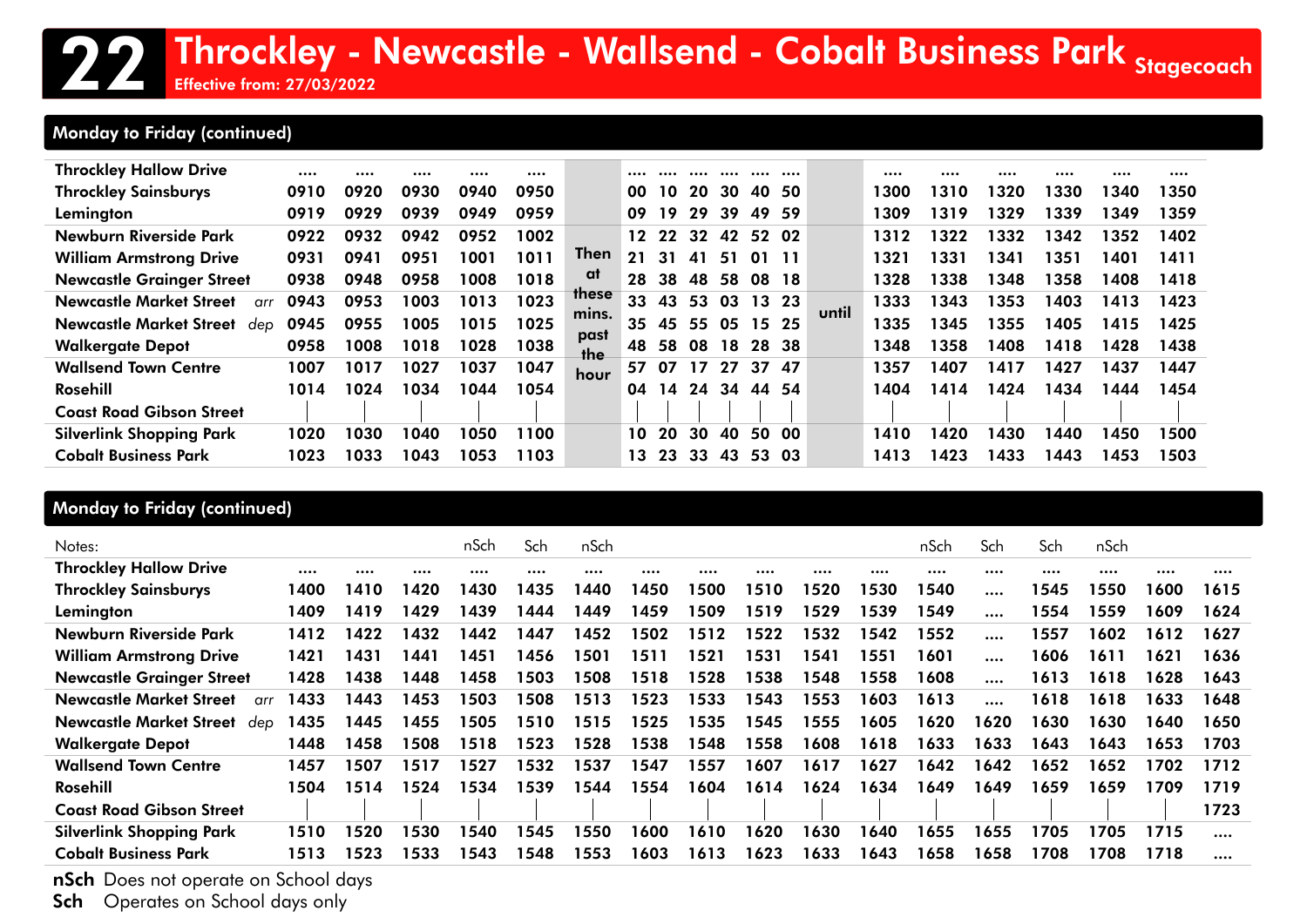## 22 Throckley - Newcastle - Wallsend - Cobalt Business Park <sub>Stagecoach</sub><br>22 Throckley - Newcastle - Wallsend - Cobalt Business Park <sub>Stagecoach</sub>

Effective from: 27/03/2022

### Monday to Friday (continued)

| <b>Throckley Hallow Drive</b>                 |      |      |          |      |      |      |          |      |           | 1830 |          | $\cdots$ |      | 2010 |      |      |      |
|-----------------------------------------------|------|------|----------|------|------|------|----------|------|-----------|------|----------|----------|------|------|------|------|------|
| <b>Throckley Sainsburys</b>                   | 1630 | 1640 | 1650     | 1700 | 1715 | 1725 | 1740     | 1755 | 1815      | 1835 | 1855     | 1915     | 1945 | 2015 | 2045 | 2115 | 2145 |
| Lemington                                     | 1639 | 1649 | 1659     | 1709 | 1724 | 1734 | 1749     | 1804 | 1824      | 1844 | 1903     | 1923     | 1953 | 2023 | 2053 | 2123 | 2153 |
| Newburn Riverside Park                        | 1642 | 1652 | 1702     | 1712 | 1727 | 1737 | 1752     | 1807 | 1827      | 1847 | 1906     |          |      |      |      |      |      |
| <b>William Armstrong Drive</b>                | 1651 | 1701 | 1711     | 1721 | 1736 | 1746 | 1801     | 1816 | 1836      | 1856 | 1913     | 1930     | 2000 | 2030 | 2100 | 2130 | 2200 |
| <b>Newcastle Grainger Street</b>              | 1658 | 1708 | 1723     | 1733 | 1748 | 1758 | 1808     | 1823 | 1843      | 1903 | 1918     | 1935     | 2005 | 2035 | 2105 | 2135 | 2205 |
| <b>Newcastle Market Street</b><br>$\alpha$ rr | 1703 | 1713 | 1728     | 1738 | 1753 | 1803 | 1813     | 1828 | 1848      | 1907 | 1922     | 1939     | 2009 | 2039 | 2109 | 2139 | 2209 |
| <b>Newcastle Market Street</b><br>dep         | 1705 | 1720 | 1735     | 1745 | 1800 | 1810 | 1820     | 1832 | 1852      | 1907 | 1922     | 1939     | 2009 | 2039 | 2109 | 2139 | 2209 |
| <b>Walkergate Depot</b>                       | 1718 | 1733 | 1748     | 1758 | 1813 | 1823 | 1833     | 1843 | 1903      | 1916 | 1931     | 1948     | 2018 | 2048 | 2118 | 2148 | 2218 |
| <b>Wallsend Town Centre</b>                   | 1727 | 1742 | 1757     | 1807 | 1822 | 1832 | 1842     | 1851 | 1911      | 1924 | 1939     | 1956     | 2026 | 2056 | 2126 | 2156 | 2226 |
| Rosehill                                      | 1734 | 1749 | 1804     | 1814 | 1829 | 1839 | 1849     | 1857 | 1917      | 1930 | 1945     | 2002     | 2032 | 2102 | 2132 | 2202 | 2232 |
| <b>Coast Road Gibson Street</b>               |      |      | 1808     |      | 1833 |      | 1853     |      | 1920      |      | 1948     |          |      |      |      |      |      |
| <b>Silverlink Shopping Park</b>               | 1740 | 1755 | $\cdots$ | 1820 |      | 1845 | $\cdots$ | 1903 | $\cdots$  | 1935 | $\cdots$ | 2007     | 2037 | 2107 | 2137 | 2207 | 2237 |
| <b>Cobalt Business Park</b>                   | 1743 | 1758 |          | 1823 |      | 1848 |          | 1906 | $\ddotsc$ | 1937 |          | 2009     |      | 2109 |      | 2209 |      |

### Monday to Friday (continued)

| <b>Throckley Hallow Drive</b>         |      |      |          |
|---------------------------------------|------|------|----------|
| <b>Throckley Sainsburys</b>           | 2215 | 2241 | 2310     |
| Lemington                             | 2223 | 2249 | 2318     |
| Newburn Riverside Park                |      |      |          |
| <b>William Armstrong Drive</b>        | 2230 | 2256 | 2325     |
| <b>Newcastle Grainger Street</b>      | 2235 | 2301 | 2330     |
| Newcastle Market Street<br>arr        | 2239 | 2305 | 2334     |
| <b>Newcastle Market Street</b><br>dep | 2239 | 2305 | 2334     |
| <b>Walkergate Depot</b>               | 2248 | 2314 | 2343     |
| <b>Wallsend Town Centre</b>           | 2256 | 2322 | $\cdots$ |
| Rosehill                              | 2302 | 2328 | .        |
| <b>Coast Road Gibson Street</b>       |      | 2331 |          |
| <b>Silverlink Shopping Park</b>       | 2307 |      | .        |
| Cobalt Business Park                  |      |      |          |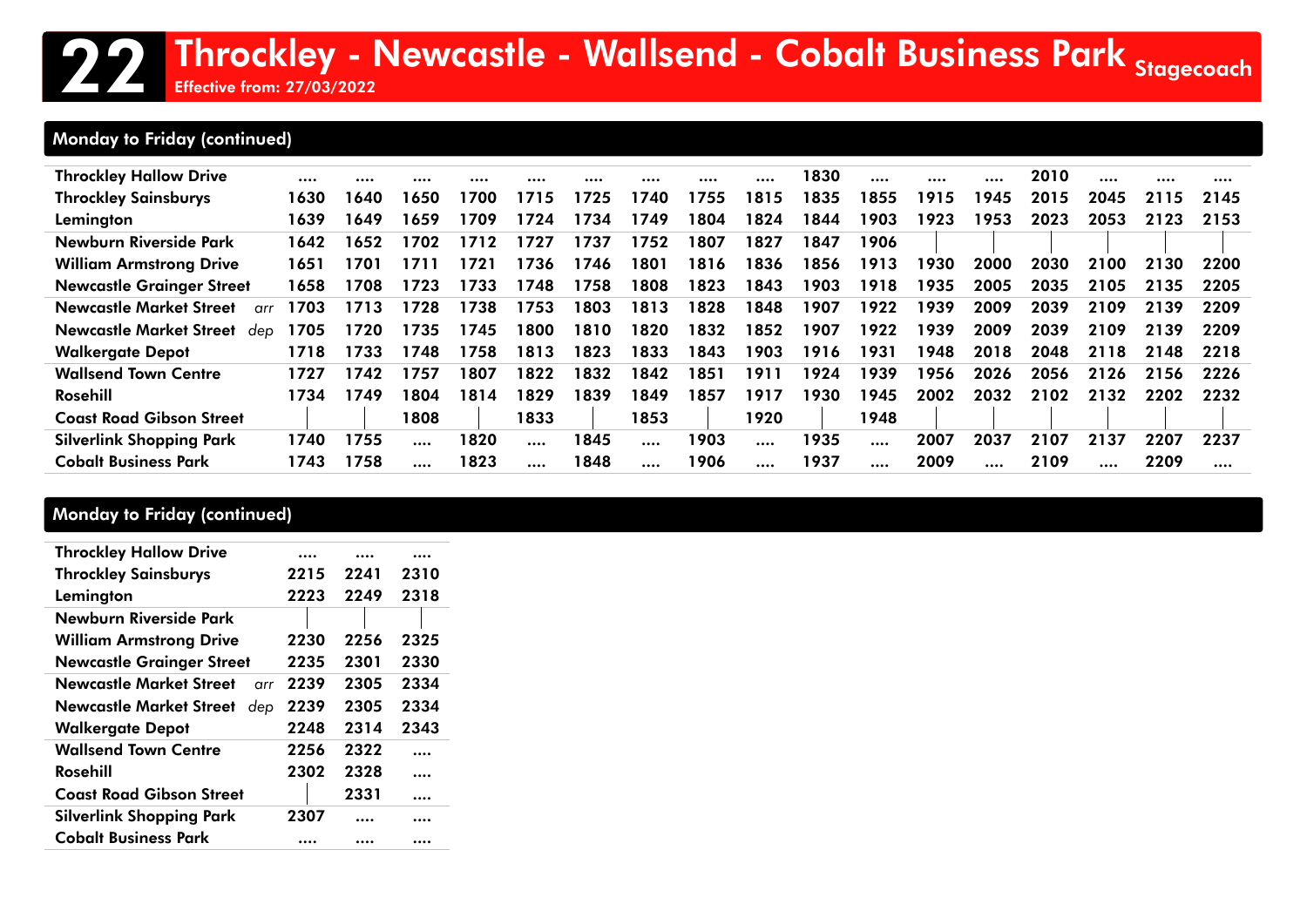### **Saturday**

Effective from: 27/03/2022

| <b>Throckley Hallow Drive</b>                 | 0517 |      |      |      |      |      | 0811 |      |      |      |      | 0940 |      |      |      |      |      |
|-----------------------------------------------|------|------|------|------|------|------|------|------|------|------|------|------|------|------|------|------|------|
| <b>Throckley Sainsburys</b>                   | 0522 | 0552 | 0622 | 0651 | 0721 | 0751 | 0816 | 0836 | 0856 | 0916 | 0933 | 0945 | 0958 | 1008 | 1018 | 1028 | 1038 |
| Lemington                                     | 0530 | 0600 | 0630 | 0659 | 0729 | 0759 | 0825 | 0845 | 0905 | 0925 | 0942 | 0954 | 1007 | 1017 | 1027 | 1037 | 1047 |
| <b>William Armstrong Drive</b>                | 0536 | 0606 | 0636 | 0706 | 0736 | 0806 | 0833 | 0853 | 0913 | 0933 | 0950 | 1002 | 1015 | 1025 | 1035 | 1045 | 1055 |
| <b>Newcastle Grainger Street</b>              | 0541 | 0611 | 0641 | 0712 | 0742 | 0812 | 0840 | 0900 | 0920 | 0940 | 0957 | 1009 | 1022 | 1032 | 1042 | 1052 | 1102 |
| <b>Newcastle Market Street</b><br>$\alpha$ rr | 0544 | 0614 | 0644 | 0716 | 0749 | 0819 | 0847 | 0907 | 0927 | 0947 | 1004 | 1014 | 1027 | 1037 | 1047 | 1057 | 1107 |
| Newcastle Market Street<br>dep                | 0544 | 0614 | 0644 | 0716 | 0749 | 0819 | 0847 | 0907 | 0927 | 0947 | 1004 | 1016 | 1029 | 1039 | 1049 | 1059 | 1109 |
| <b>Walkergate Depot</b>                       | 0552 | 0622 | 0652 | 0724 | 0800 | 0830 | 0858 | 0918 | 0938 | 0958 | 1015 | 1029 | 1042 | 1052 | 1102 | 1112 | 1122 |
| <b>Wallsend Town Centre</b>                   | 0601 | 0631 | 0701 | 0733 | 0809 | 0839 | 0907 | 0927 | 0947 | 1007 | 1024 | 1038 | 1051 | 1101 | 1111 | 121  | 1131 |
| Rosehill                                      | 0607 | 0637 | 0707 | 0740 | 0816 | 0846 | 0914 | 0934 | 0954 | 1014 | 1031 | 1045 | 1058 | 1108 | 1118 | 128  | 1138 |
| <b>Coast Road Gibson Street</b>               |      |      |      |      |      |      |      |      |      |      |      |      |      |      |      |      |      |
| <b>Silverlink Shopping Park</b>               | 0612 | 0642 | 0712 | 0746 | 0822 | 0852 | 0920 | 0940 | 1000 | 1020 | 1037 | 1051 | 1104 | 1114 | 1124 | 134  | 1144 |
| <b>Cobalt Business Park</b>                   | 0615 | 0645 | 0715 | 0749 | 0825 | 0855 | 0923 | 0943 | 1003 | 1023 | 1040 | 1054 | 1107 | 1117 | 1127 | 137  | 1147 |

| <b>Throckley Hallow Drive</b>         |      |      |             |     |                |       |          |           |      |       |      |      |      |      |      |          |      |      |      |
|---------------------------------------|------|------|-------------|-----|----------------|-------|----------|-----------|------|-------|------|------|------|------|------|----------|------|------|------|
| <b>Throckley Sainsburys</b>           | 1048 | 1058 |             | 08  | 18.            | 28    | -38      | 48.       | -58  |       | 1508 | 1518 | 1528 | 1538 | 1548 | 1558     | 1608 | 1618 | 1628 |
| Lemington                             | 1057 | 1107 |             |     | 17 27          | 37    | 47       | 57        | -07  |       | 1517 | 1527 | 1537 | 1547 | 1557 | 1607     | 1617 | 1627 | 1637 |
| <b>William Armstrong Drive</b>        | 1105 | 1115 | <b>Then</b> | 25. | -35            | 45    | 55 05 15 |           |      |       | 1525 | 1535 | 1545 | 1555 | 1605 | 1615     | 1625 | 1635 | 1645 |
| <b>Newcastle Grainger Street</b>      | 1112 | 1122 | at          | 32  | -42            | 52 02 |          | 12 22     |      |       | 1532 | 1542 | 1552 | 1602 | 1612 | 1622     | 1632 | 1642 | 1652 |
| <b>Newcastle Market Street</b><br>arr | 1117 | 1127 | these       | 37  | 47             | 57    | 07       | 17 27     |      |       | 1537 | 1547 | 1557 | 1607 | 1617 | 1627     | 1637 | 1647 | 1657 |
| <b>Newcastle Market Street</b><br>dep | 1119 | 1129 | mins.       | 39  | 49             | 59    | 09       | 19        | 29   | until | 1539 | 1549 | 1559 | 1609 | 1619 | 1629     | 1639 | 1649 | 1659 |
| <b>Walkergate Depot</b>               | 1132 | 142  | past        | 52  | 02 12 22 32 42 |       |          |           |      |       | 1552 | 1602 | 1612 | 1622 | 1632 | 1642     | 1652 | 1702 | 1712 |
| <b>Wallsend Town Centre</b>           | 1141 | 1151 | the         | 01  | 11             | 21    | -31      | <b>41</b> | - 51 |       | 1601 | 1611 | 1621 | 1631 | 1641 | 1651     | 1701 | 1711 | 1721 |
| Rosehill                              | 1148 | 158  | hour        | 08  | 18             | 28    | 38       | 48        | 58   |       | 1608 | 1618 | 1628 | 1638 | 1648 | 1658     | 1708 | 1718 | 1728 |
| <b>Coast Road Gibson Street</b>       |      |      |             |     |                |       |          |           |      |       |      |      |      |      |      | 1702     |      |      | 1732 |
| <b>Silverlink Shopping Park</b>       | 1154 | 1204 |             | 14  | 24             | 34    | 44       | 54        | -04  |       | 1614 | 1624 | 1634 | 1644 | 1654 | $\cdots$ | 1714 | 1724 |      |
| <b>Cobalt Business Park</b>           | 1157 | 1207 |             |     | 17 27          | 37    | 47       | 57        | -07  |       | 1617 | 1627 | 1637 | 1647 | 1657 |          | 1717 | 1727 |      |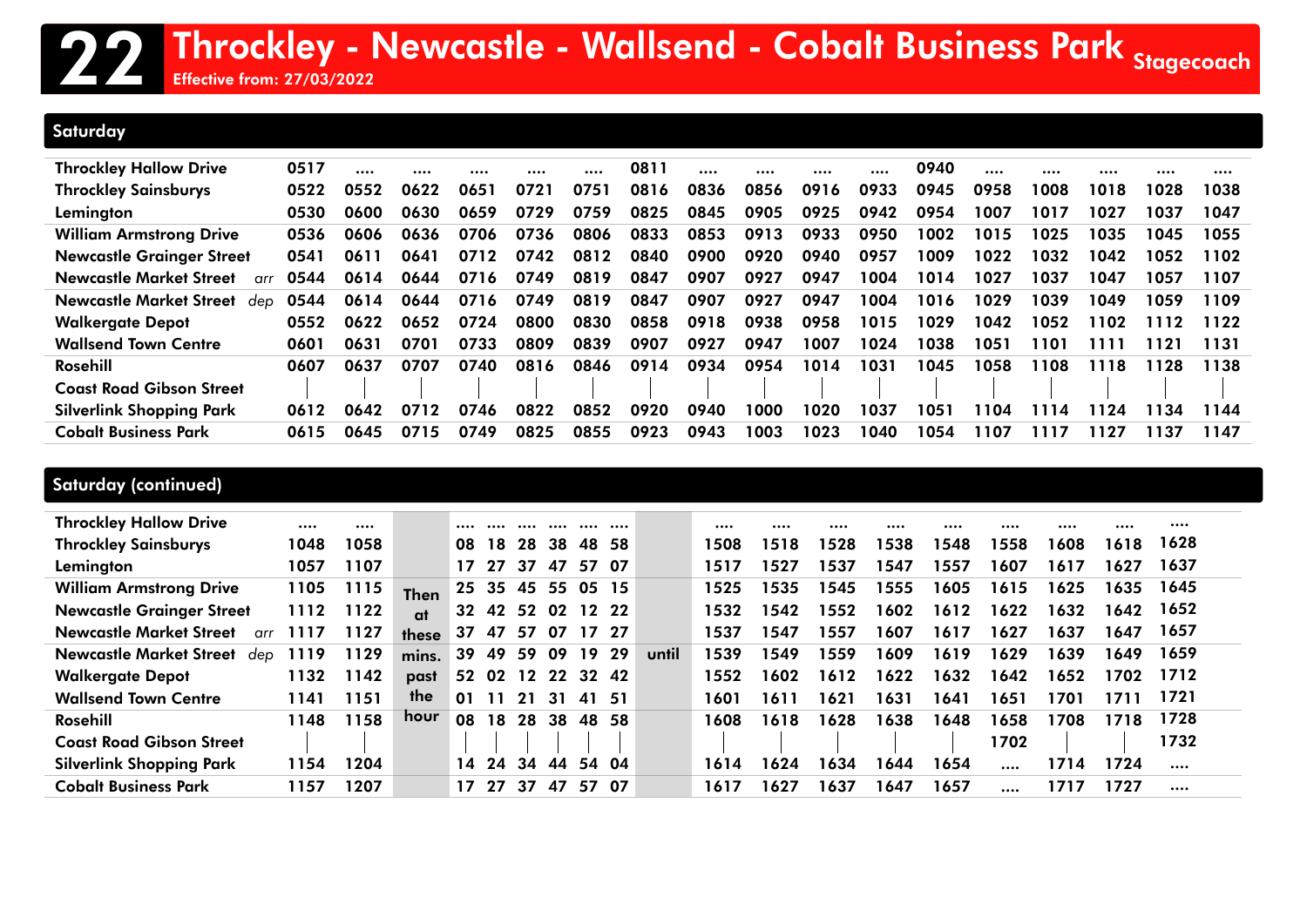### 22 Throckley - Newcastle - Wallsend - Cobalt Business Park <sub>Stagecoach</sub><br>22 Throckley - Newcastle - Wallsend - Cobalt Business Park <sub>Stagecoach</sub> Effective from: 27/03/2022

### Saturday (continued)

| <b>Throckley Hallow Drive</b>                 |      |      |      |      | .    | .    |      |      |      |          |      |      | 2010 |      |      |      |
|-----------------------------------------------|------|------|------|------|------|------|------|------|------|----------|------|------|------|------|------|------|
| <b>Throckley Sainsburys</b>                   | 1638 | 1648 | 1658 | 1714 | 1729 | 1744 | 1759 | 1819 | 1839 | 1857     | 1915 | 1945 | 2015 | 2045 | 2115 | 2145 |
| Lemington                                     | 1647 | 1657 | 1707 | 1723 | 1738 | 1753 | 1808 | 1828 | 1848 | 1906     | 1923 | 1953 | 2023 | 2053 | 2123 | 2153 |
| <b>William Armstrong Drive</b>                | 1655 | 1705 | 1715 | 1731 | 1746 | 1801 | 1816 | 1836 | 1856 | 1913     | 1930 | 2000 | 2030 | 2100 | 2130 | 2200 |
| <b>Newcastle Grainger Street</b>              | 1702 | 1712 | 1722 | 1738 | 1753 | 1808 | 1823 | 1843 | 1903 | 1918     | 1935 | 2005 | 2035 | 2105 | 2135 | 2205 |
| <b>Newcastle Market Street</b><br>$\alpha$ rr | 1707 | 1717 | 1727 | 1743 | 1758 | 1813 | 1828 | 1848 | 1907 | 1922     | 1939 | 2009 | 2039 | 2109 | 2139 | 2209 |
| Newcastle Market Street<br>dep                | 1709 | 1719 | 1729 | 1745 | 1800 | 1815 | 1832 | 1852 | 1907 | 1922     | 1939 | 2009 | 2039 | 2109 | 2139 | 2209 |
| <b>Walkergate Depot</b>                       | 1722 | 1732 | 1742 | 1758 | 1813 | 1828 | 1843 | 1903 | 1916 | 1931     | 1948 | 2018 | 2048 | 2118 | 2148 | 2218 |
| <b>Wallsend Town Centre</b>                   | 1731 | 1741 | 1751 | 1807 | 1822 | 1837 | 1851 | 1911 | 1924 | 1939     | 1956 | 2026 | 2056 | 2126 | 2156 | 2226 |
| Rosehill                                      | 1738 | 1748 | 1758 | 1814 | 1829 | 1844 | 1857 | 1917 | 1930 | 1945     | 2002 | 2032 | 2102 | 2132 | 2202 | 2232 |
| <b>Coast Road Gibson Street</b>               |      | 1752 |      |      |      | 1848 |      | 1921 |      | 1948     |      |      |      |      |      |      |
| <b>Silverlink Shopping Park</b>               | 1744 |      | 1804 | 1820 | 1835 |      | 1903 |      | 1935 | $\cdots$ | 2007 | 2037 | 2107 | 2137 | 2207 | 2237 |
| <b>Cobalt Business Park</b>                   | 1747 |      | 1807 | 1823 | 1838 |      | 1906 |      | 1937 |          | 2009 |      |      |      |      |      |

| <b>Throckley Hallow Drive</b>          |      |      |                      |
|----------------------------------------|------|------|----------------------|
| <b>Throckley Sainsburys</b>            | 2215 | 2241 | 2310                 |
| Lemington                              | 2223 | 2249 | 2318                 |
| <b>William Armstrong Drive</b>         | 2230 | 2256 | 2325                 |
| <b>Newcastle Grainger Street</b>       | 2235 | 2301 | 2330                 |
| Newcastle Market Street<br>$\alpha$ rr | 2239 | 2305 | 2334                 |
| <b>Newcastle Market Street</b><br>dep  | 2239 | 2305 | 2334                 |
| <b>Walkergate Depot</b>                | 2248 | 2314 | 2343                 |
| <b>Wallsend Town Centre</b>            | 2256 | 2322 |                      |
| Rosehill                               | 2302 | 2328 |                      |
| <b>Coast Road Gibson Street</b>        |      | 2331 | $\ddot{\phantom{0}}$ |
| <b>Silverlink Shopping Park</b>        | 2307 |      |                      |
| <b>Cobalt Business Park</b>            |      |      |                      |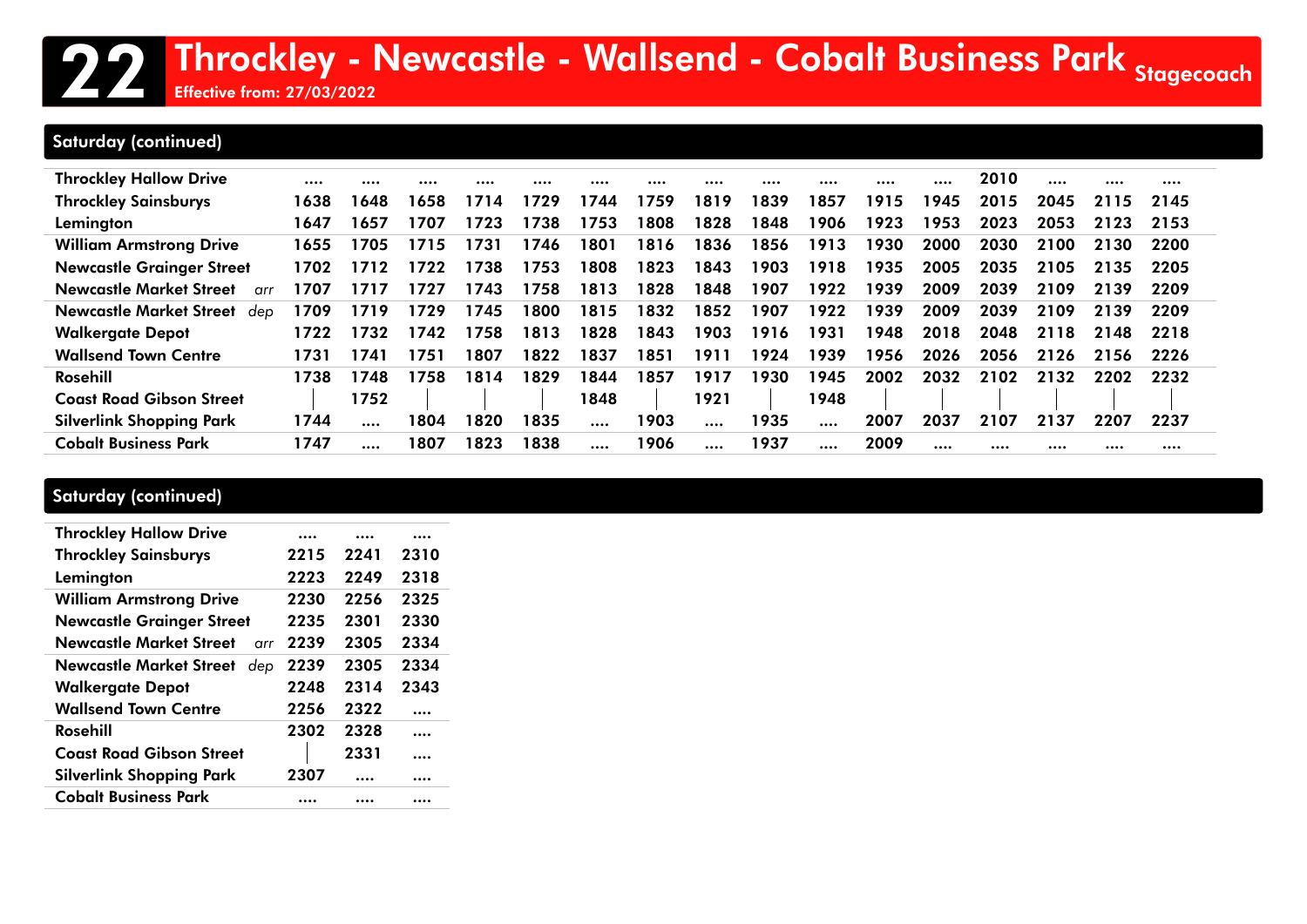#### Sunday

| <b>Throckley Hallow Drive</b>                 |      | 0629 |      |      |      |      |      |      |      |      |             |       |       |       |      |      |      |      |
|-----------------------------------------------|------|------|------|------|------|------|------|------|------|------|-------------|-------|-------|-------|------|------|------|------|
| <b>Throckley Sainsburys</b>                   |      | 0634 | 0704 | 0734 | 0804 | 0834 | 0902 | 0932 | 1005 | 1035 |             |       | 05 35 |       | 1405 | 1435 | 1505 | 1535 |
| Lemington                                     | 0612 | 0642 | 0712 | 0742 | 0812 | 0842 | 0910 | 0940 | 1013 | 1043 |             |       | 13 43 |       | 1413 | 1443 | 1513 | 1543 |
| <b>William Armstrong Drive</b>                | 0619 | 0649 | 0719 | 0749 | 0819 | 0849 | 0917 | 0947 | 1020 | 1050 | <b>Then</b> |       | 20 50 |       | 1420 | 1450 | 1520 | 1550 |
| <b>Newcastle Grainger Street</b>              | 0624 | 0654 | 0724 | 0754 | 0824 | 0854 | 0922 | 0952 | 1026 | 1056 | at          |       | 26 56 |       | 1426 | 1456 | 1526 | 1556 |
| <b>Newcastle Market Street</b><br>$\alpha$ rr | 0628 | 0658 | 0728 | 0758 | 0828 | 0858 | 0926 | 0956 | 1031 | 1101 | these       |       | 31 01 |       | 1431 | 1501 | 1531 | 1601 |
| Newcastle Market Street<br>dep                | 0628 | 0658 | 0728 | 0758 | 0828 | 0858 | 0926 | 0956 | 1036 | 1106 | mins.       | 36    | 06    | until | 1436 | 1506 | 1536 | 1606 |
| <b>Walkergate Depot</b>                       | 0636 | 0706 | 0736 | 0806 | 0836 | 0906 | 0934 | 1004 | 1047 | 1117 | past        | 47 17 |       |       | 1447 | 1517 | 1547 | 1617 |
| <b>Wallsend Town Centre</b>                   | 0645 | 0715 | 0745 | 0815 | 0845 | 0915 | 0943 | 1013 | 1056 | 1126 | the         |       | 56 26 |       | 1456 | 1526 | 1556 | 1626 |
| Rosehill                                      | 0651 | 0721 | 0751 | 0821 | 0851 | 0921 | 0949 | 1019 | 1102 | 1132 | hour        | 02 32 |       |       | 1502 | 1532 | 1602 | 1632 |
| <b>Coast Road Gibson Street</b>               |      |      |      |      |      |      |      |      |      |      |             |       |       |       |      |      |      | 1636 |
| <b>Silverlink Shopping Park</b>               | 0656 | 0726 | 0756 | 0826 | 0856 | 0926 | 0954 | 1024 | 108  | 1138 |             | 08    | 38    |       | 1508 | 1538 | 1608 |      |
| <b>Cobalt Business Park</b>                   |      |      |      |      |      |      | 0956 | 1026 | 1113 | 1143 |             | 13    | 43    |       | 1513 | 1543 | 1613 |      |

### Sunday (continued)

| <b>Throckley Hallow Drive</b>          |      |      |       |       |      |      |      |      |      |      | $\cdots$ |      |      |      |          |
|----------------------------------------|------|------|-------|-------|------|------|------|------|------|------|----------|------|------|------|----------|
| <b>Throckley Sainsburys</b>            | 1605 | 1635 | 705   | 1740. | 1815 | 1845 | 1915 | 1945 | 2015 | 2045 | 2115     | 2145 | 2215 | 2241 | 2310     |
| Lemington                              | 1613 | 1643 | 1713  | 1748  | 1823 | 1853 | 1923 | 1953 | 2023 | 2053 | 2123     | 2153 | 2223 | 2249 | 2318     |
| <b>William Armstrong Drive</b>         | 1620 | 1650 | 1720  | 1755  | 1830 | 1900 | 1930 | 2000 | 2030 | 2100 | 2130     | 2200 | 2230 | 2256 | 2325     |
| <b>Newcastle Grainger Street</b>       | 1626 | 1656 | 1726  | 1801  | 1836 | 1906 | 1936 | 2005 | 2035 | 2105 | 2135     | 2205 | 2235 | 2301 | 2330     |
| Newcastle Market Street<br>$\alpha$ rr | 1631 | 1701 | 1731  | 1806  | 1841 | 1911 | 1941 | 2009 | 2039 | 2109 | 2139     | 2209 | 2239 | 2305 | 2334     |
| Newcastle Market Street<br>dep         | 1636 | 1706 | 1736  | 1811  | 1844 | 1914 | 1944 | 2009 | 2039 | 2109 | 2139     | 2209 | 2239 | 2305 | 2334     |
| <b>Walkergate Depot</b>                | 1647 | 1717 | 747   | 1822  | 1853 | 1923 | 1953 | 2018 | 2048 | 2118 | 2148     | 2218 | 2248 | 2314 | 2343     |
| <b>Wallsend Town Centre</b>            | 1656 | 1726 | 1756  | 1831  | 1901 | 1931 | 2001 | 2026 | 2056 | 2126 | 2156     | 2226 | 2256 | 2322 | $\cdots$ |
| Rosehill                               | 1702 | 1732 | 802 ا | 1837  | 1907 | 1937 | 2007 | 2032 | 2102 | 2132 | 2202     | 2232 | 2302 | 2328 |          |
| <b>Coast Road Gibson Street</b>        |      |      |       |       |      |      |      |      |      |      |          |      |      | 2331 |          |
| <b>Silverlink Shopping Park</b>        | 1708 | 1738 | 808   | 1843  | 1912 | 1942 | 2012 | 2037 | 2107 | 2137 | 2207     | 2237 | 2307 |      |          |
| <b>Cobalt Business Park</b>            | 1710 | 1740 | 1810  |       |      |      |      |      |      |      |          |      |      |      |          |

Via: Newburn Road, High Street, Lemington Road, Northumberland Road, Tyne View, Scotswood Road, William Armstrong Drive, Scotswood Road, Clayton Street West, Grainger Street, Market Street, New Bridge Street, Shields Road, Fossway, Shields Road, Fossway, Stotts Road, Shields Road, High Street West, High Street East, Wallsend High Street, Tynemouth Road, Churchill Street, Coast Road, The Silverlink, Atmel Way Link, Cobalt Link Road, Silverlink N

This information is provided by Nexus on behalf of Local Authorities, and is updated as and when changes occur. Nexus can accept no liability for any errors or omissions herein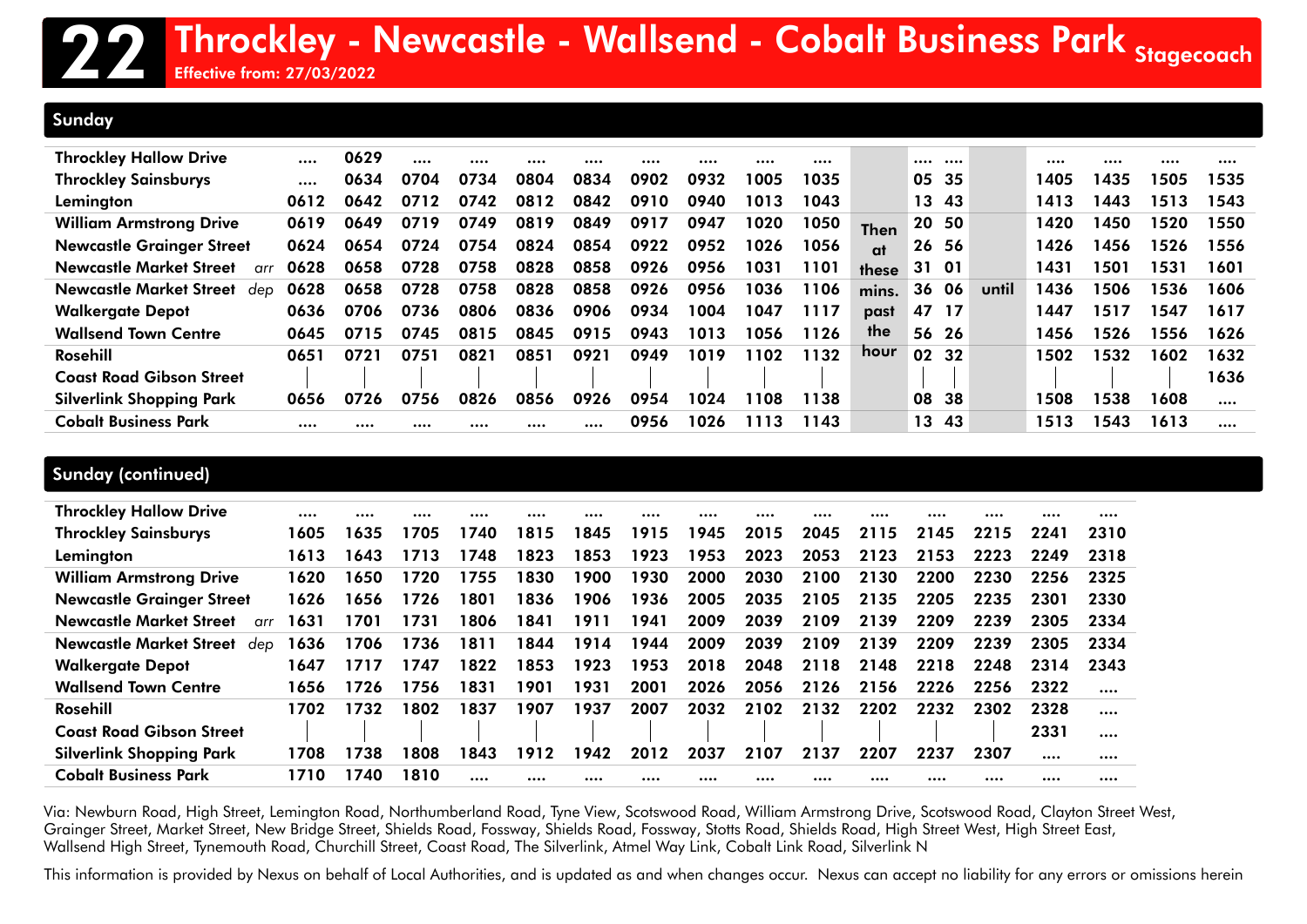# 22X Cobalt - Throckley



#### Monday to Friday

| <b>Cobalt Business Park</b>             | 1611      | 1641 1711 |        |
|-----------------------------------------|-----------|-----------|--------|
| <b>Coast Road Gibson Street</b>         | 1621      | 1651      | - 1721 |
| Newcastle Grainger Street arr 1641 1711 |           |           | 1746   |
| Newcastle Grainger Street dep 1654 1724 |           |           | 1754   |
| <b>Newcastle Central Station</b>        | 1658      | 1728      | - 1758 |
| Newburn Riverside Park                  | 1713 1743 |           | - 1813 |
| <b>Throckley Sainsburys</b>             | 1728      | 1758      | 1828   |

Via: Silverlink N, Quick Silver Way, Silver Fox Way, Cobalt Bus Link, Atmel Way Link, Battle Hill Drive, Coast Road, Market Street, Grainger Street, Neville Street, Scotswood Road, William Armstrong Drive, Scotswood Road, Kingfisher Boulevard, Goldcrest Way, Kingfisher Boulevard, Scotswood Road, Northumberland Road, Lemington Road, High Street, Newburn Road, Hallow Drive, Leazes Parkway, Coach Road, Hexham Road, Newburn Road